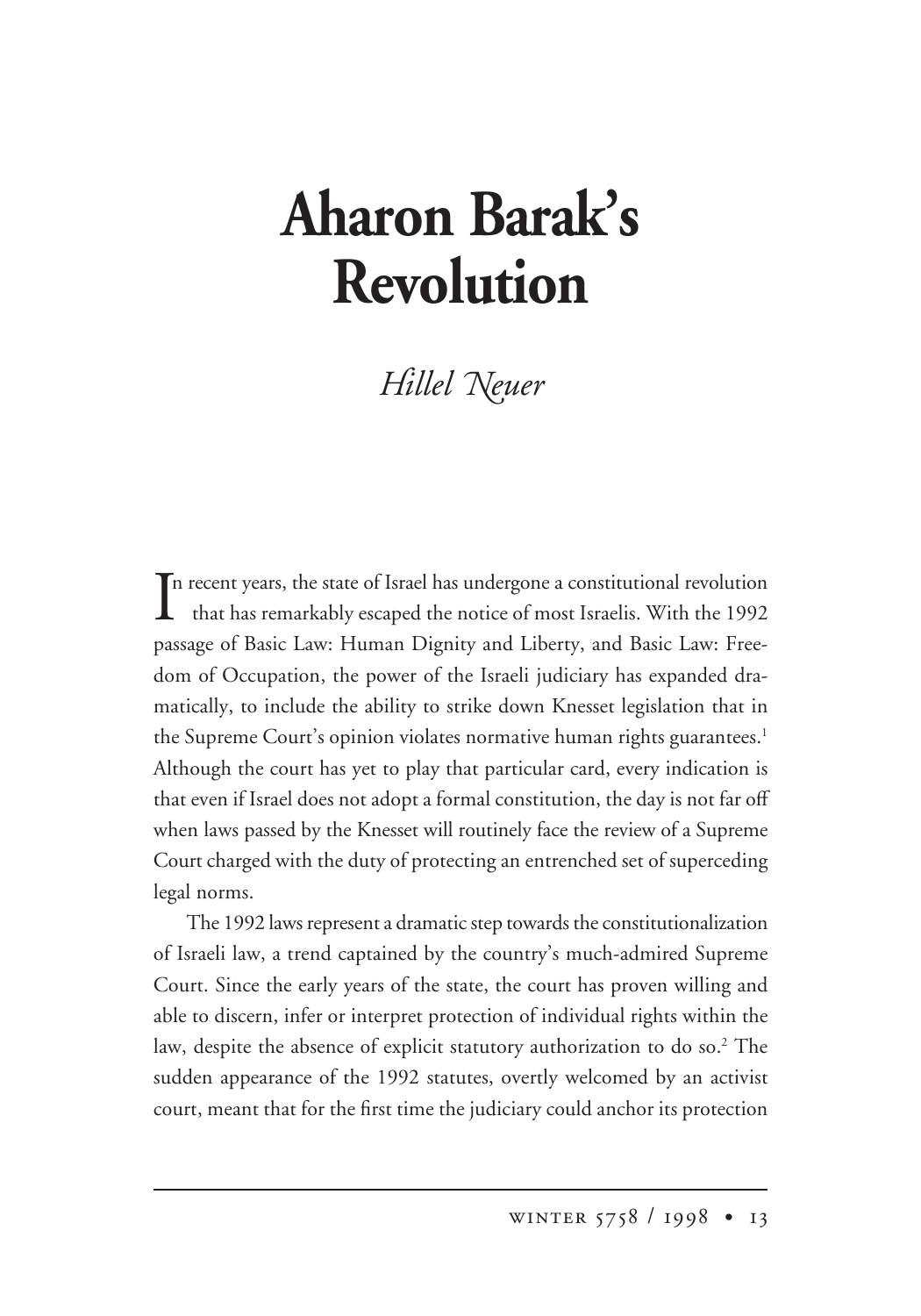of rights in the solid ground of black-letter law which, it has taken great pains to show, is also constitutional in nature.

Leading the charge of this judicial vanguard is Aharon Barak, a Supreme Court justice since 1978 and the court's president since 1995. Prior to the 1992 Basic Laws, Barak consistently and successfully challenged the traditional legal doctrines limiting the court's purview, and encouraged the court's intercession in an ever-growing range of issues. The laws' passage and Barak's ascendance to the presidency have dramatically improved his ability to champion the constitutional revolution. Considering that his stewardship of the court is to last for another decade, Aharon Barak may well be the single most influential person in Israeli public life today.

Barak has famously portrayed the legal and judicial system as an orchestra of different musicians, with the Supreme Court as the conductor who assures synchronization and coordination.<sup>3</sup> If so, Barak is the undisputed conductor of conductors. Over a judicial career spanning nearly twenty years, Barak has developed and implemented a radical judicial philosophy based on the application of legal criteria to an unprecedentedly wide array of circumstances—with the result that today virtually every controversy of Israeli public life ends up, sooner rather than later, in a courtroom. The Supreme Court's unprecedented power to shape the ideological debate in Israel demands a closer look at Aharon Barak's judicial worldview, and in particular his views on the role of the court in a democratic society and on the new Basic Law provisions enshrining the values of Israel as a "Jewish and democratic" state.

Aharon Barak was born in Kovno, Lithuania in 1936, survived the war in the ghetto there, and immigrated to Israel in 1947 with his parents. Intellectually precocious, his curriculum vitae is a spectacular array of accomplishments, which have earned him praise as "the law's first genuine superstar."<sup>4</sup> He completed his first degree at the Hebrew University law faculty at age 22, received his doctorate in law there at 27, and by 32 rose to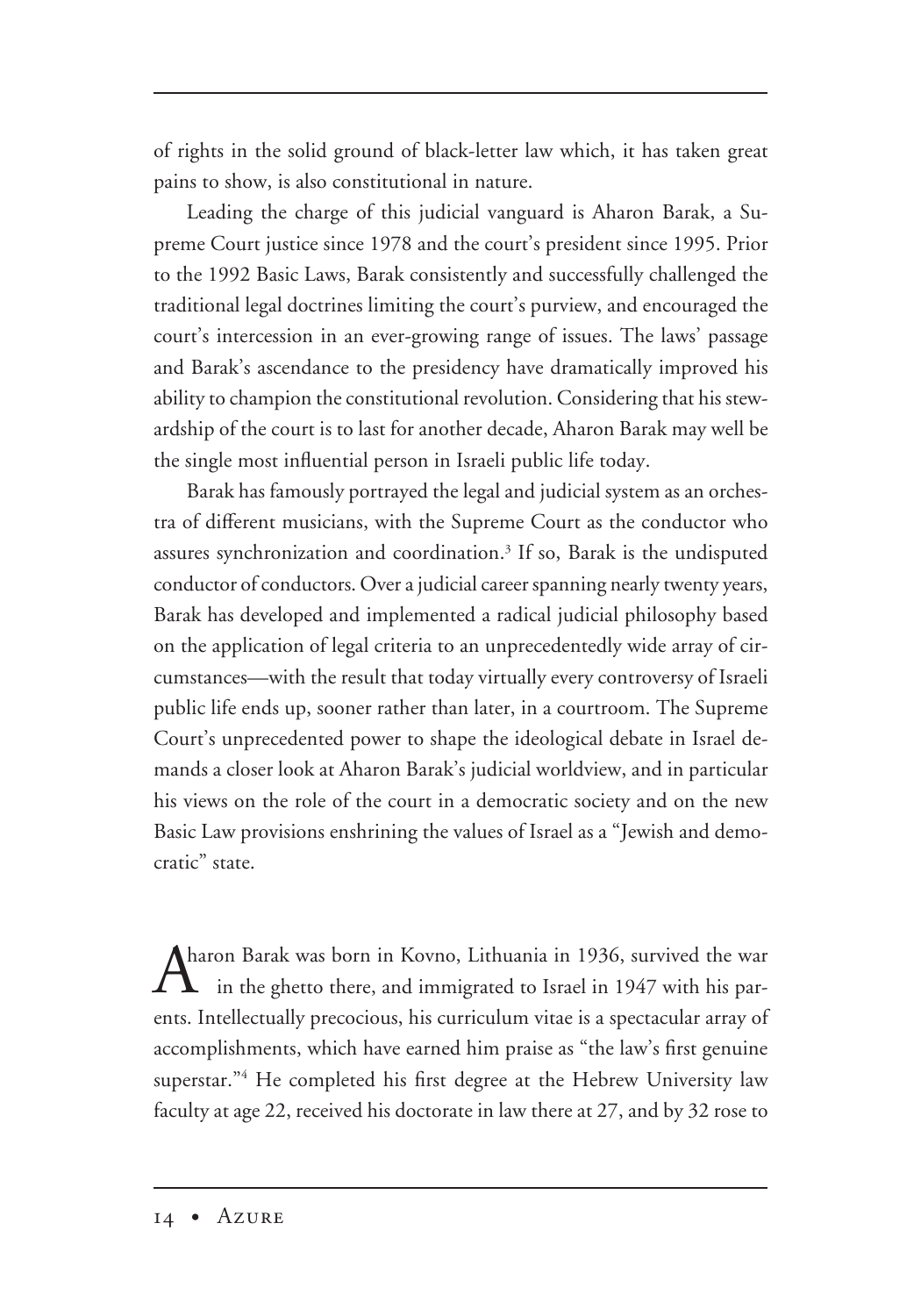become a tenured professor. In 1974, at age 38, Barak was appointed dean of the law faculty at Hebrew University, and the year after was awarded the Israel Prize for law. Having reached the pinnacle of Israeli legal academia, Barak was appointed attorney-general, a post he held from 1975 to 1978. In that capacity, he made his mark by boldly prosecuting senior figures including Asher Yadlin, head of the Kupat Holim Clalit health fund and a leading candidate to head the Bank of Israel; Avraham Ofer, the minister of housing; and Leah Rabin, wife of then-Prime Minister Yitzhak Rabin.

During the talks leading up to the Camp David accords in September 1978, Prime Minister Menachem Begin invited Barak to join the Israeli negotiating team. Highly esteemed by both Begin and Jimmy Carter (the latter was so impressed with Barak that he jokingly offered him a seat on the U.S. Supreme Court), Barak played an important role as legal adviser, drafter and intermediary. When Begin resisted adding the term "legitimate" to the phrase "rights of the Palestinian people," it was Aharon Barak who convinced him by arguing, "Can there be any rights which are not legitimate?"5 In 1978, Barak was named to Israel's Supreme Court, and became the court's deputy president in 1993. When Meir Shamgar retired in 1995, Barak succeeded him as Supreme Court president, a post he is slated to hold until he reaches the retirement age of seventy in 2006.

Barak's legal philosophy begins with the belief that "the world is filled with law." This idea, which Barak describes as his defining vision, portrays law as an all-encompassing framework of human affairs, from which no action can ever be immune: Whatever the law does not prohibit, it permits; either way, the law always has its say, on everything.<sup>6</sup> The notion recurs inevitably, in some form or other, in most of Barak's writings and decisions on the role of the court in society. As he expressed it in a 1992 article,

In my eyes, the world is filled with law. Every human behavior is subject to a legal norm. Even when a certain type of activity—such as friendship or subjective thoughts—is ruled by the autonomy of the individual will,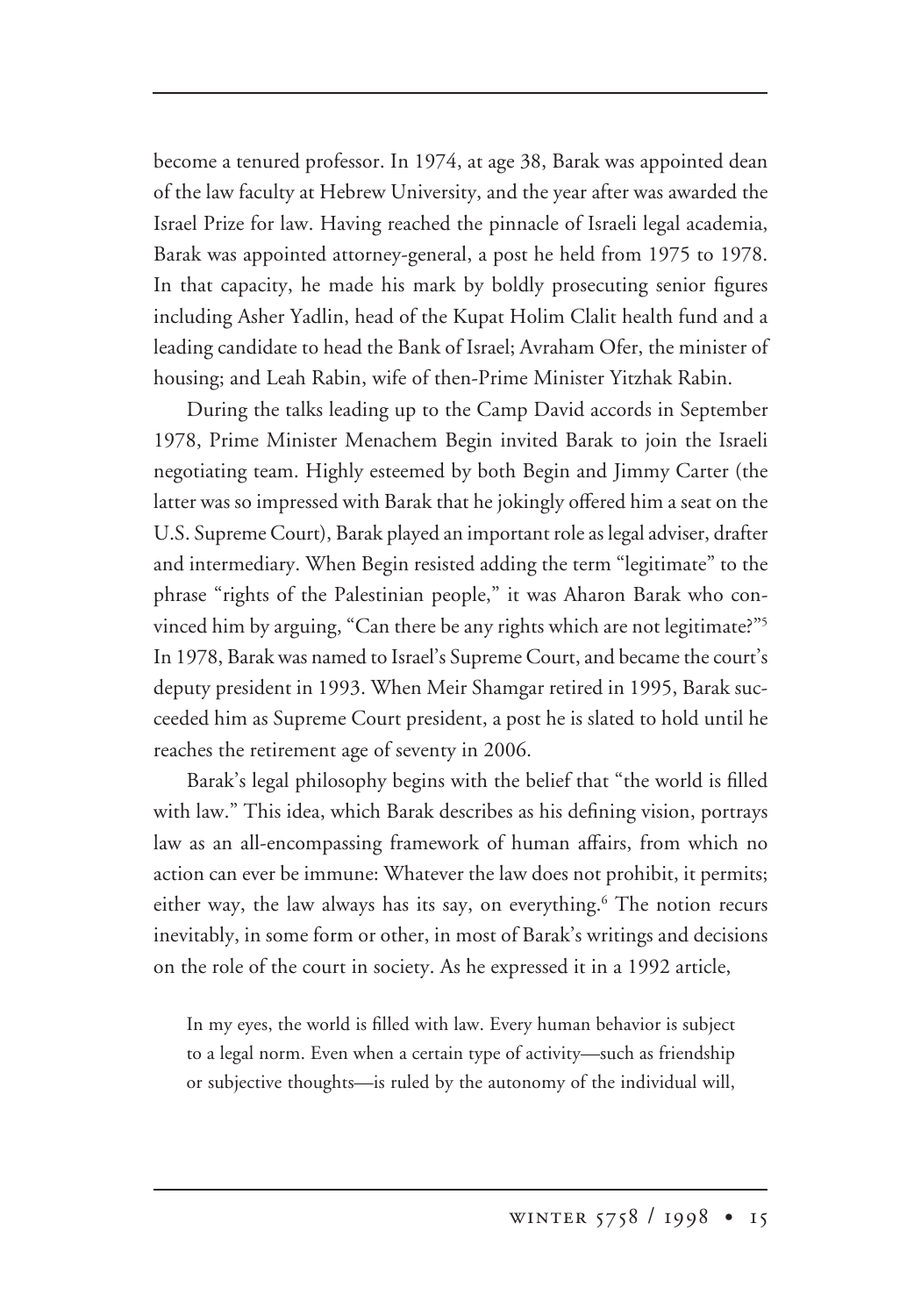this autonomy exists, because it is recognized by the law.... Wherever there are living human beings, law is there. There are no areas in life which are outside of law.7

Barak's doctrine of the ubiquity of law guides his formulation of other bedrock principles of governmental and jurisprudential theory, such as the rule of law, judicial review, justiciability and standing, separation of powers and constitutional supremacy. Each of these concepts in turn plays a critical role in building Barak's vision of an enlightened and properly functioning democracy—one in which no person, institution or decision is bereft of the law's embrace.

Yet that embrace is a fleeting one where governments are concerned. Driven by a wide variety of concerns other than law, executives and legislatures often disregard their obligation to work only within its framework.<sup>8</sup> The judiciary's role, according to Barak, is to protect fiercely the rule of law in a democratic society by ensuring the accessibility of the courts, demanding that legislation be clear, stable, general and publicized, and, above all, by keeping the actions of government under its ever-watchful eye. Only then can individual rights—the principal victim of government lawlessness possess any meaning in practice, defended by the judiciary alone against the executive and legislative powers, who in the name of the public good are forever trampling upon the individual's just claims.<sup>9</sup>

Inasmuch as the courts are the watchdog against government malfeasance, they require the power to enforce their opinion on as much as possible of what the government does. Whatever government actions or decisions are immune from judicial review have, according to Barak, escaped the reach of the law. And where the law does not shine, lives illegality and injustice.

The court's capacity to protect the rule of law, however, is limited by the judge's inherently passive role. No matter how much a government action may offend his sensibilities, a judge can only review a case that actually comes before him in court, and even then only if the complainant has a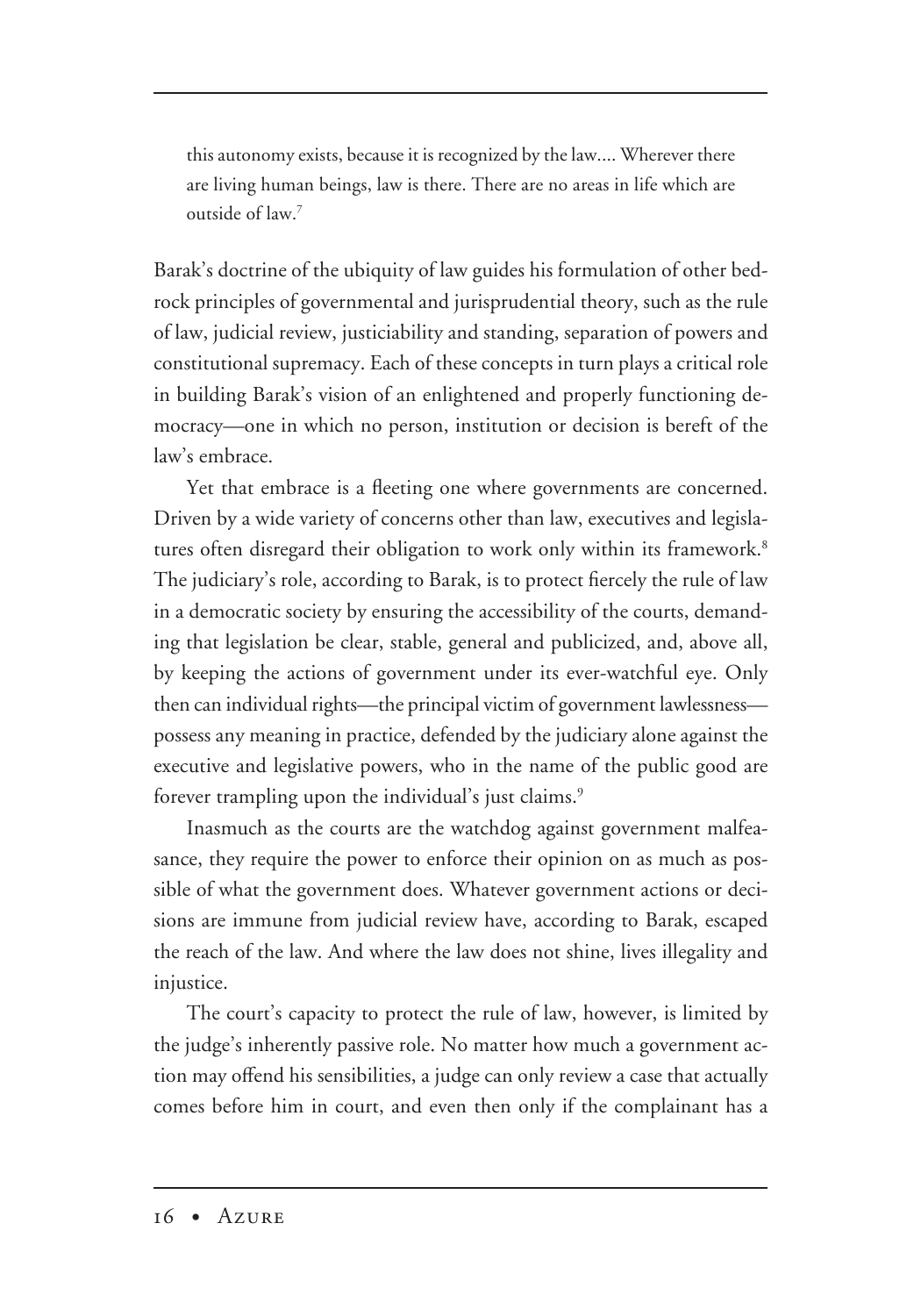sufficiently direct interest in the case, and if the issue at hand is of the sort that courts are allowed to adjudicate. The more cases thrown out of court because they lack one of these prerequisites, the greater the hindrance to the judiciary's ability to police the government via judicial review. It is out of this motivation that Aharon Barak advocates wide open rules on standing, and holds almost radical views with respect to its twin sister, justiciability.

The doctrine of *locus standi*, or "standing," has traditionally dictated that only a party who has some substantive relation to the case—that is, someone who has suffered injury to a right or personal interest—can be heard. This restriction has long been regarded as an important means for courts to protect themselves from being overwhelmed by what the legal literature calls "unnecessary" litigation—cases that really do not require a judicial remedy, whose adjudication only distracts the court from its proper business.

For Aharon Barak, however, the court's workload is less important than its unique role in protecting the rule of law—for "where there is no judge, there is no law."10 Traditional application of the doctrine of standing, according to Barak, harms the rule of law by opening the door to government illegalities: "When the court does not become involved, the principle of the rule of law is damaged. A government which knows in advance that it is not subject to judicial review is a government which might not enforce the law and might cause its breach—all this under the shadow of the standing doctrine."11

In a recent appearance before the Knesset Law Committee, Barak revealed the personal origin of his beliefs on standing. While serving as attorney-general in 1977, he was confronted with a scandal that erupted over an illegal U.S. bank account maintained by Leah Rabin, wife of the sitting prime minister. Finance Minister Yehoshua Rabinowitz informed Barak of his intention to levy an administrative fine as a way to preempt criminal charges. When Rabinowitz admitted that his real concern was for the Labor government's reelection prospects, Barak protested that the fine would never stand up in court. According to Barak, Rabinowitz responded: "No one has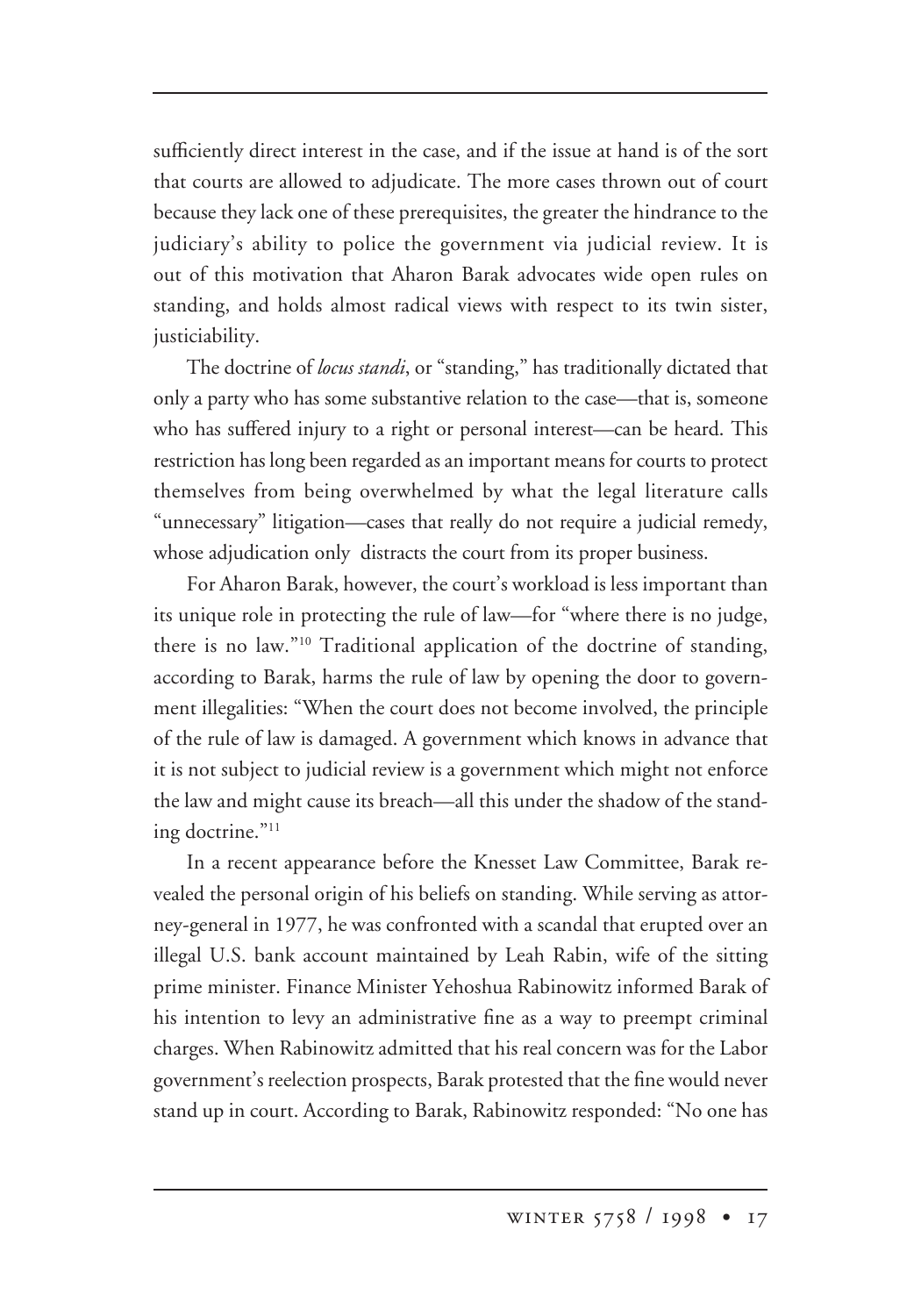standing—who will go [to court]?" Barak's resultant indignation drove him to a fateful conclusion: "I said to myself, if ever I am able to have an influence, the standing rules must be liberalized; it cannot be that only someone with an interest [can make such a challenge]."12

With the passage of time, Barak gained the ability to have an influence, and liberalize he did. The traditional practice in Israel had been that in the area of private law, a suing party had to show that a personal right had been infringed upon, whereas in matters involving a public or governmental body, a petitioner only had to have a personal interest in the matter to be heard. In Barak's view, however, the courts needed not require even a personal interest in such public cases: Anyone seeking a judicial decision on an issue that involved a substantive violation of the rule of law, or in a matter which the court deemed to be in the "public interest," merited standing.13 As Barak's vigorously-advanced approach gained currency among his peers on the bench, the Supreme Court in effect transformed a petitioner with no personal interest into the bearer of a right—the right of the individual to assure legality in government.

Alongside his liberalization of the rules of standing, Barak also succeeded in whittling away the restrictions stemming from a related judiciary concept, known as "justiciability." Whereas standing determines which *party* the court will hear, justiciability determines which *issue* the court will hear.14 The justiciability standard is classically used to exclude from judicial consideration a range of policy questions, such as the conduct of foreign affairs, best left in the hands of the executive or legislature. By keeping such issues out of the judiciary's reach, the justiciability doctrine immunizes entire areas of governmental action from the law's watchful eye—a state of affairs deemed intolerable by Barak and his like-minded colleagues.

Over the course of many Supreme Court rulings under the presidency of Meir Shamgar from 1983 to 1995, then-justice Barak's lengthy judgments began to have their effect, and justiciability rules were dramatically liberalized. A significant blow was struck in the 1986 *Ressler* decision which today serves as a case study in the evolution of court accessibility in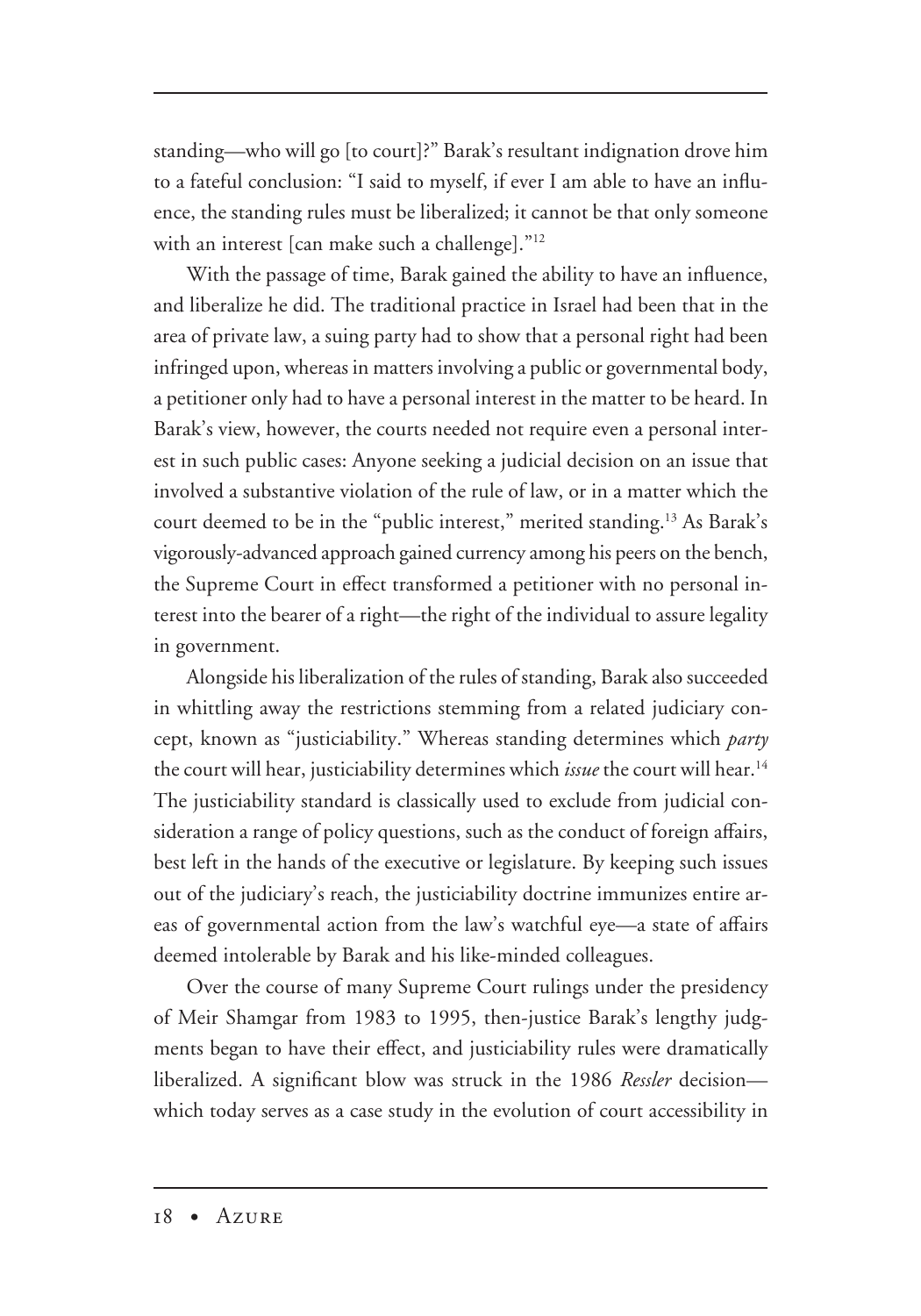Israel.<sup>15</sup> In 1970, a petitioner complained to the High Court of Justice<sup>16</sup> that the defense minister had abused his discretion in granting exemptions from military service to yeshiva students. The court found that the issue was a "political question" not appropriate for a judicial decision, and that the petitioner failed to establish that he suffered any personal damage; the petition was dismissed.17 In 1981, another petitioner, attorney Yehuda Ressler, went to court with the same complaint. The court held that the question lacked legal criteria according to which a court could reach a decision, and that it was a public issue the solution of which should be left for nonjudicial bodies. The court would not let itself be dragged into a "public and political controversy on a sensitive and stormy subject, on which public opinion is sharply divided."18 Five years later, in 1986, Ressler tried again and, with Justice Barak and other, sympathetic judges on the panel, the court determined the matter to be justiciable (while denying the petition on its merits).<sup>19</sup> In his decision, Barak devoted twenty-five pages to the issue of justiciability, in which he set forth a philosophy whose implications extended well beyond the confines of the case.

In the *Ressler* decision, Barak delineated two classic categories of justiciability, normative and institutional.20 Normative justiciability deals with the question of whether authentic legal criteria exist with which the court can decide a case before it; if there be no legal criteria with which to rule, the case is normatively non-justiciable, and the court cannot hear it. Institutional justiciability, on the other hand, deals with whether the subject matter of the case is "appropriate" for judicial decision; a court which invokes this reason for not hearing a case is saying that even if it could find a legal basis on which to rule, it considers some other branch of government the more appropriate venue for making the decision. Aharon Barak is not too fond of either type.

A finding of normative non-justiciability is literally inconceivable in the Barak worldview, because there can exist no legal void. The law can never be silent, and that which is not proscribed by the law is permitted by the law: "There are no acts (of commission or omission) to which the law does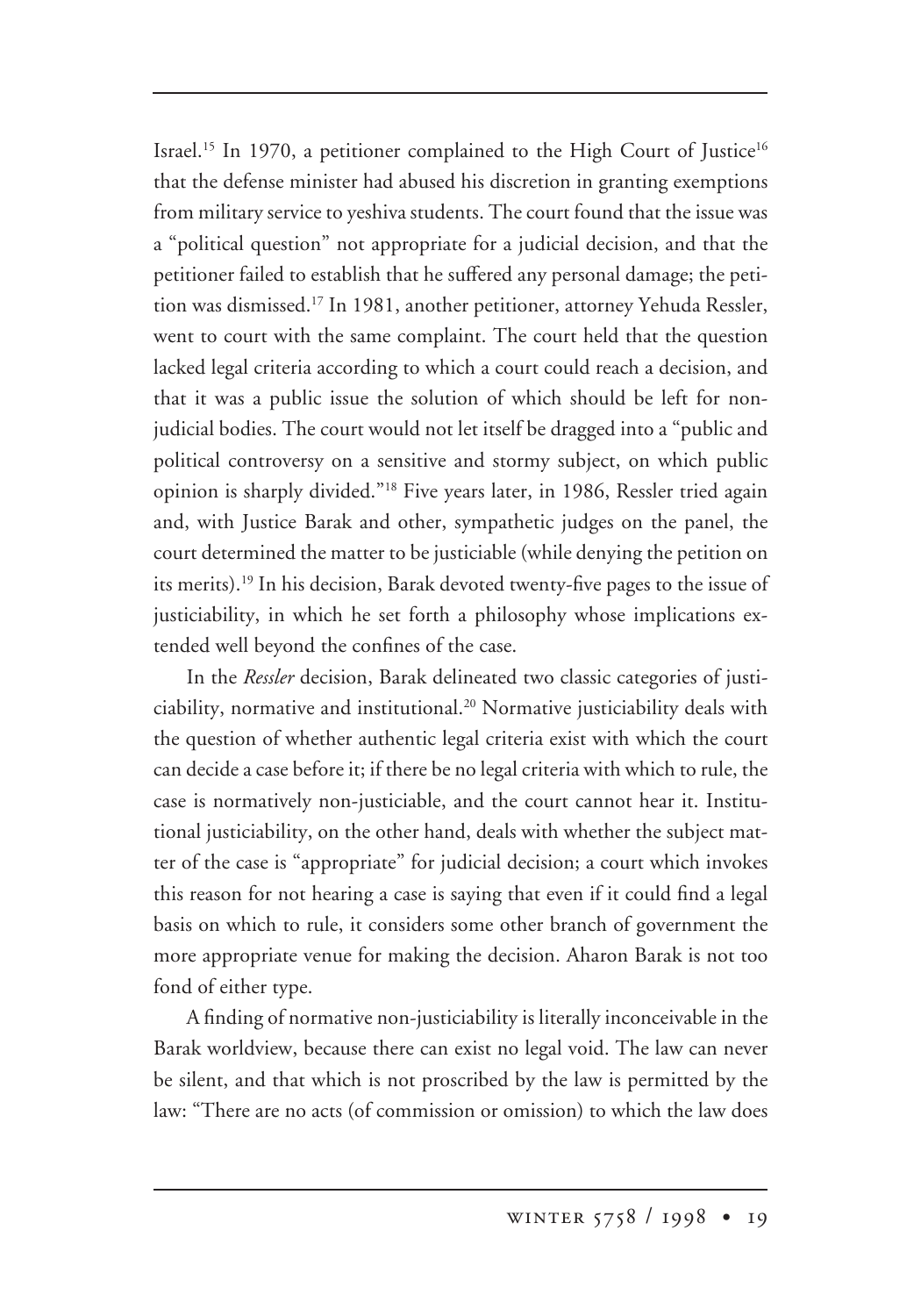not apply. Every act is caught within the world of law. Every act can be 'imprisoned' within the framework of law. Even the activity bearing the greatest political character—such as making war or peace—is examinable by judicial criteria."21

Such a position, however, does not necessarily exclude the argument of institutional non-justiciability, the idea that there are some areas where it is "inappropriate" for a court to intervene because the separation of powers at times mandates judicial deference to executive discretion or parliamentary independence. Yet even here, Barak balks at the prospect of restricting the courts. First, he cites a *prima facie* problem with institutional non-justiciability. Once we accept a legal philosophy that finds the juridical in everything, and which thus grants the court virtually limitless jurisdiction, where does the court draw authority to turn away a dispute tendered before it? The tables are turned: It is precisely the *refusal* of the court to judge an issue of a political nature which would constitute "political thinking," and which is therefore inappropriate for the court. Even in a dispute of a political nature, argues Barak, judges are amply equipped to apply legal criteria.<sup>22</sup> Any time a court declares an issue too "political" and hence "inappropriate" for judicial intervention, the court is essentially granting the government freedom to act outside the law.

By virtually doing away with institutional non-justiciability, Barak challenges the common conception of the separation of powers, in which the essential tasks of governance are divided among the three branches of government in accordance with the perceived strengths of each. Departing from the classic understanding of the separation doctrine, which discourages courts from intervening in political questions best left to more representative branches of government, Barak invokes the separation of powers to justify court intervention in the activities of the legislature and the executive.<sup>23</sup> True, Barak writes, separation of powers places two limitations on the judiciary: It obligates the judge to give effect to the policy behind a law passed by the government, and it bars a judge from intervening in government actions that are technically legal and fall within a "zone of reasonableness."24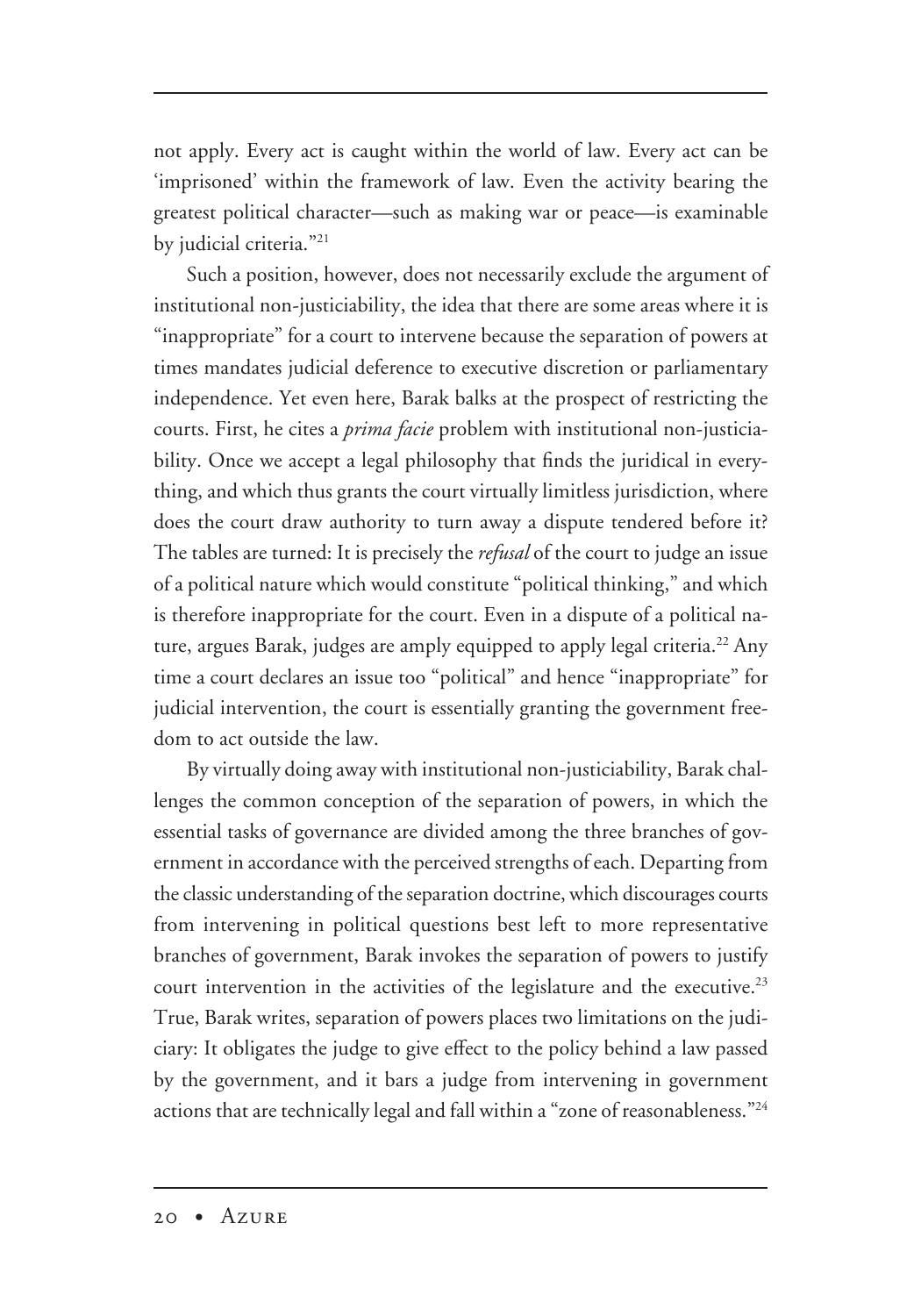Nonetheless, the separation of powers does *not* imply to Barak the dictatorship of each authority within its own sphere. Instead, Barak advocates a set of relations that foster "non-dependence by defined mutual supervision."25 Even the term "separation of powers" is misleading, since between the branches stand not walls but "bridges which supervise and balance."26 The purpose of this delicate equilibrium is not effective government per se; rather, what ultimately motivates the compartmentalization of power and the harnessing of authority is a desire to safeguard the freedom of the individual.<sup>27</sup> With mutual supervision essential and rights at stake, the Supreme Court, entrusted by society to safeguard the rule of law and protect individual rights, must take a most active role in reviewing the activities of the executive and legislature.

Aharon Barak's dilution of the justiciability doctrine is almost perfect. Only two exceptions remain, both of which relate to the image of the court. First, he recognizes that society may not want the court to tread on certain areas considered best left to political decisionmakers. In certain highly politicized cases such as those involving the Oslo peace process, Barak and the majority of the justices have in fact chosen not to intervene.<sup>28</sup> In such cases, the court should restrict itself to making sure that government action violates no explicit law; if the government feels its discretion is excessively constricted by the law, it can always pass an amendment. The second possibility of institutional non-justiciability, says Barak, is in a case where justice may "seem not to have been done," where court action itself undermines public confidence in the judiciary.<sup>29</sup> Even then, insists Barak, the court must bear in mind its duty to protect the rule of law, and consider the possibility that *non*-intervention may inflict the greater harm to public confidence.<sup>30</sup>

But in the absence of these exceptions, concludes Barak, the courts must be allowed to exercise judicial review on the widest possible range of issues to ensure that every public body acts within the law.<sup>31</sup> Traditional rules of standing and justiciability cannot be allowed to get in the way of judicial review—and indeed, they have not. President Barak and his fellow justices have ruled in recent years on governmental decisions and actions which in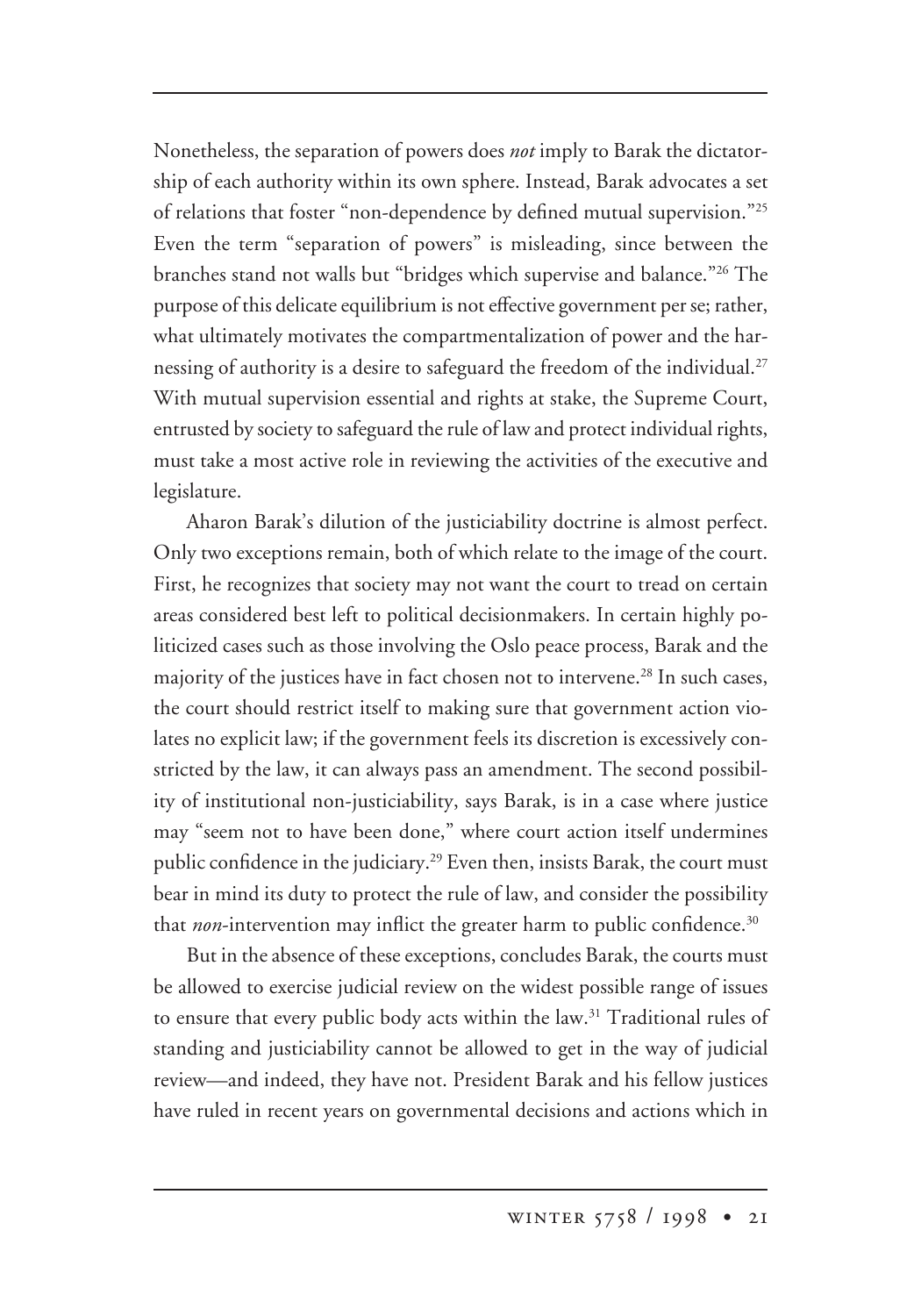the past were denied review: In *Ressler*, the granting of draft deferrals to yeshiva students; in *Sarid v. Knesset Speaker* and later cases, the procedural validity of Knesset decisions; in *Barzilai v. Government of Israel*, the power of Israel's president to grant pre-conviction pardons; and in *Zherzhevsky v. Prime Minister*, the legality of political agreements.32 Israeli law on standing has become, according to McGill University law professor Irwin Cotler, "the broadest of any parliamentary democracy in the world," while "the law on 'justiciability' ... is also the broadest of any democracy."33

In casting the Supreme Court's net so wide, Aharon Barak has succeeded<br>in attaining a high level of protection of the rule of law. No governin attaining a high level of protection of the rule of law. No government official in Israel today is likely to imagine that his actions cannot be brought before the Barak Court; indeed, a sizable number of government moves have already met this fate. Yet the vigorous enforcement of the "rule of law" has gone hand in hand with the dominion by judges over an everexpanding empire, and has brought with it a number of serious difficulties for the political system, and for society as a whole.

The problems begin in the theoretical realm, with the presumption that "the world is filled with law." This expression should sound familiar to anyone versed in Jewish liturgy: Twice a day in the traditional prayers, the congregation affirms that "the world is filled with his glory."34 As the Europeans once appropriated the concept of divine sovereignty for the state, Barak fills the world not with God's "glory" but with the law of the land. Indeed, one could easily mistake Barak's application of law to "every human behavior" (including "subjective thoughts") and to "every act of commission or omission"—for a description of the orthodox halacha. As a religious and moral code, halacha is frequently described as a legal system applicable to every aspect of human existence, from the bedroom to the boardroom to the battlefield. Rarely, though, does one conceive of Israeli law in similar terms.<sup>35</sup>

A danger inherent in these maximalist views, and which threatens to grow over time, is the blurring between the juridical and other spheres,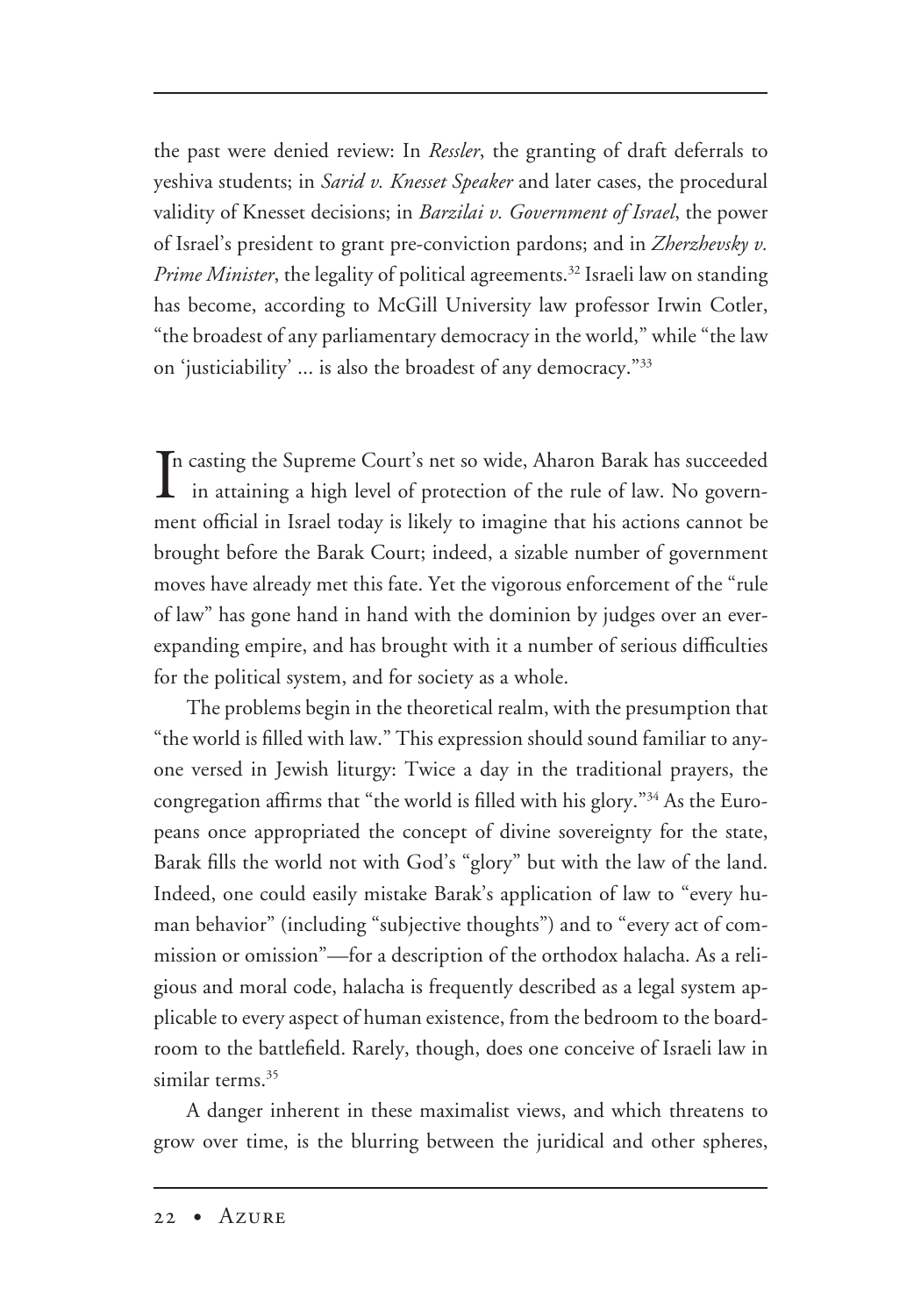especially the political. Such a distortion begins on the level of theory and ends in a judiciary willing to bring about what Ariel Rosen-Zvi, the late dean of the law school at Tel Aviv University, called the "legalization of life."36 There is hardly a single issue of national importance in Israel which does not quickly turn up in the Supreme Court. When the latter sits as High Court of Justice, a court of first and last instance, Israeli citizens enjoy the rare luxury of immediate and inexpensive access to the highest court in the land.<sup>37</sup> Domestic policy matters are now taken to the High Court shortly after, or even before, they have been resolved by policymakers. Media coverage of government action invariably includes an extensive report of how petitions against the move are faring, and how the court is likely to rule.

The effect of the legalization of Israeli life goes beyond the specifics of individual court cases. "The arrangement of relationships and spheres of activity in a legal fashion as a substitute for social and moral arrangements," wrote Rosen-Zvi, "introduces a dimension of formalism into life, and causes questions concerning values to be dealt with by formal tools."<sup>38</sup> Rather than allowing the political process to handle problems through consensus-building and compromises, the current system encourages the reduction of valueladen issues to technical legal questions, to be resolved by adjudication. The political process, for all its flaws, is quite adept at balancing the interests of the great bulk of the citizenry and reflecting its values; the decisions it produces are, in the aggregate, likely to satisfy the largest number of people while angering the fewest. The formalized judicial process, on the other hand, is not built to take into account these interests and values, and can easily produce decisions that impose the will of a small minority upon the majority.

But beyond the risk of distorting the public's values, too much intervention harms the nation's political culture. In Israel, government officials have learned to fear public law, rather than the public itself. Judicial microgovernance creates the impression that anything that stands the test of the High Court need not stand the test of public opinion. Citizens find their inclination to police elected leaders numbed, and politicians learn to measure their actions against a jurisprudential yardstick, rather than one of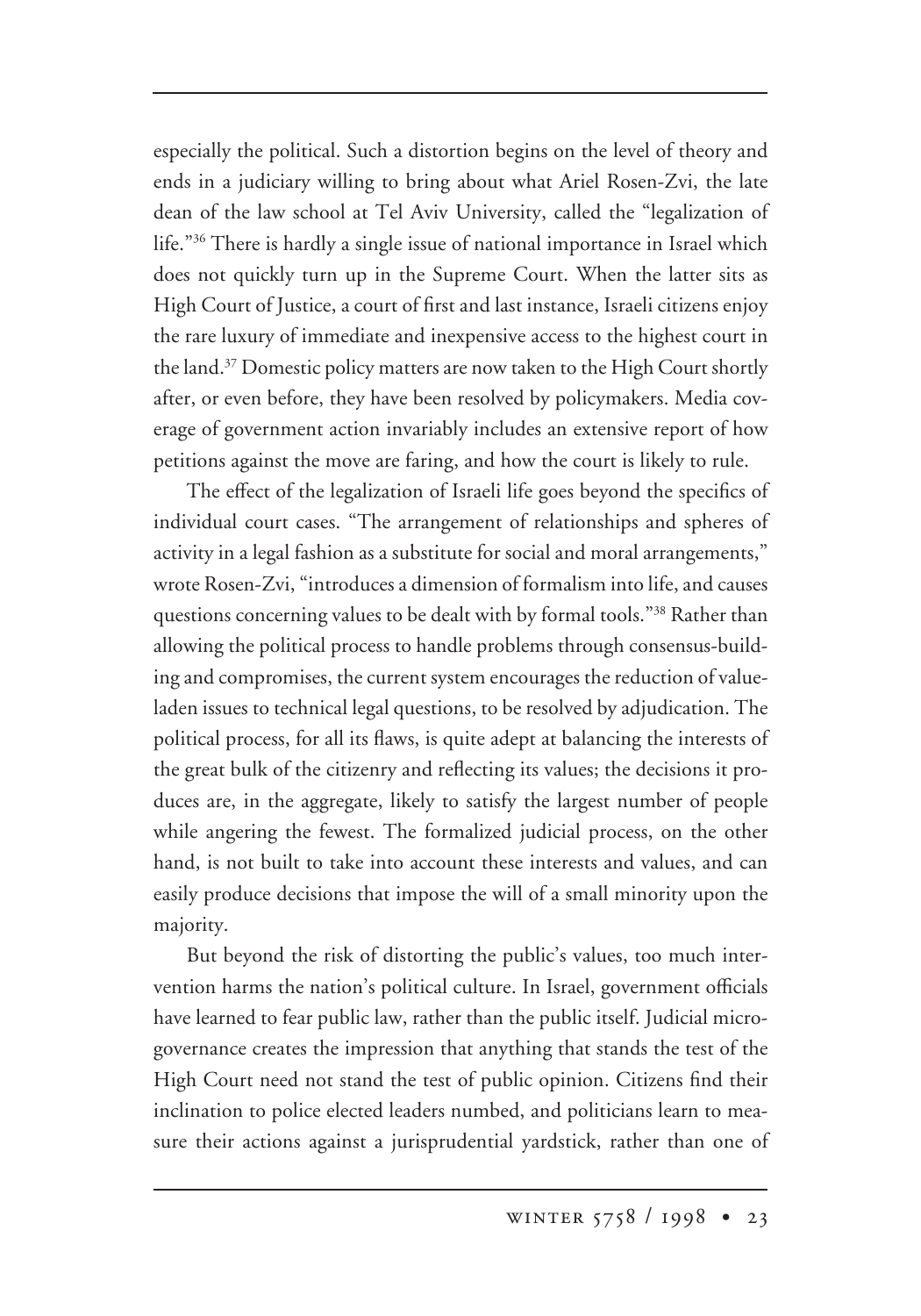propriety or voter opinion. In most democracies, by contrast, it is the looming ballot box and not the judiciary which effectively vetoes ill-considered political appointments and serves as the principal check on government wrongdoing. A measure of judicial restraint on certain key issues would encourage government accountability to the people, not just to the bench.

Similarly, the court's tendency to intervene in matters of policy discourages ideological rivals from making an effort to persuade one another, or to rally the support of uncommitted segments of the population. Such advocacy work has the effect over time of building consensus, encouraging compromise among diverse elements of society, and raising the level of debate. The high probability of judicial intervention, however, has left many activists feeling that their resources are better invested in a decisive legal victory than in a persuasive public campaign, or in negotiating a mutually acceptable outcome. Those groups who find their efforts constantly thwarted by the High Court come to despair of the benefits of cultivating public support, and those who frequently merit High Court approval need not trouble themselves with public opinion or accommodation. In this atmosphere, disputes are neither settled nor resolved; they are merely decided, usually keeping one party's rancor, and the other's callous disregard, well preserved.

Proponents of judicial activism are quick to cite its palpable benefits. In large part, the courts are reacting to genuine problems, such as political corruption, which might otherwise go unchecked. As Justice Yitzchak Zamir has noted, Israeli political culture is weak.<sup>39</sup> Norms of adherence to the law and professionalism in government are less developed than in many other democracies. The nature of coalition government tends to produce questionable, if not unsavory, political dealings. The absence of a written constitution, and the substitution of a patchwork of Basic Laws—which can be easily amended or repealed—injects a constant element of uncertainty. Lacking institutional checks and balances, the system as a whole often depends on the court for protection; Barak's approach, shared by other judges as well, helps to guarantee the protection of individual rights, and to assure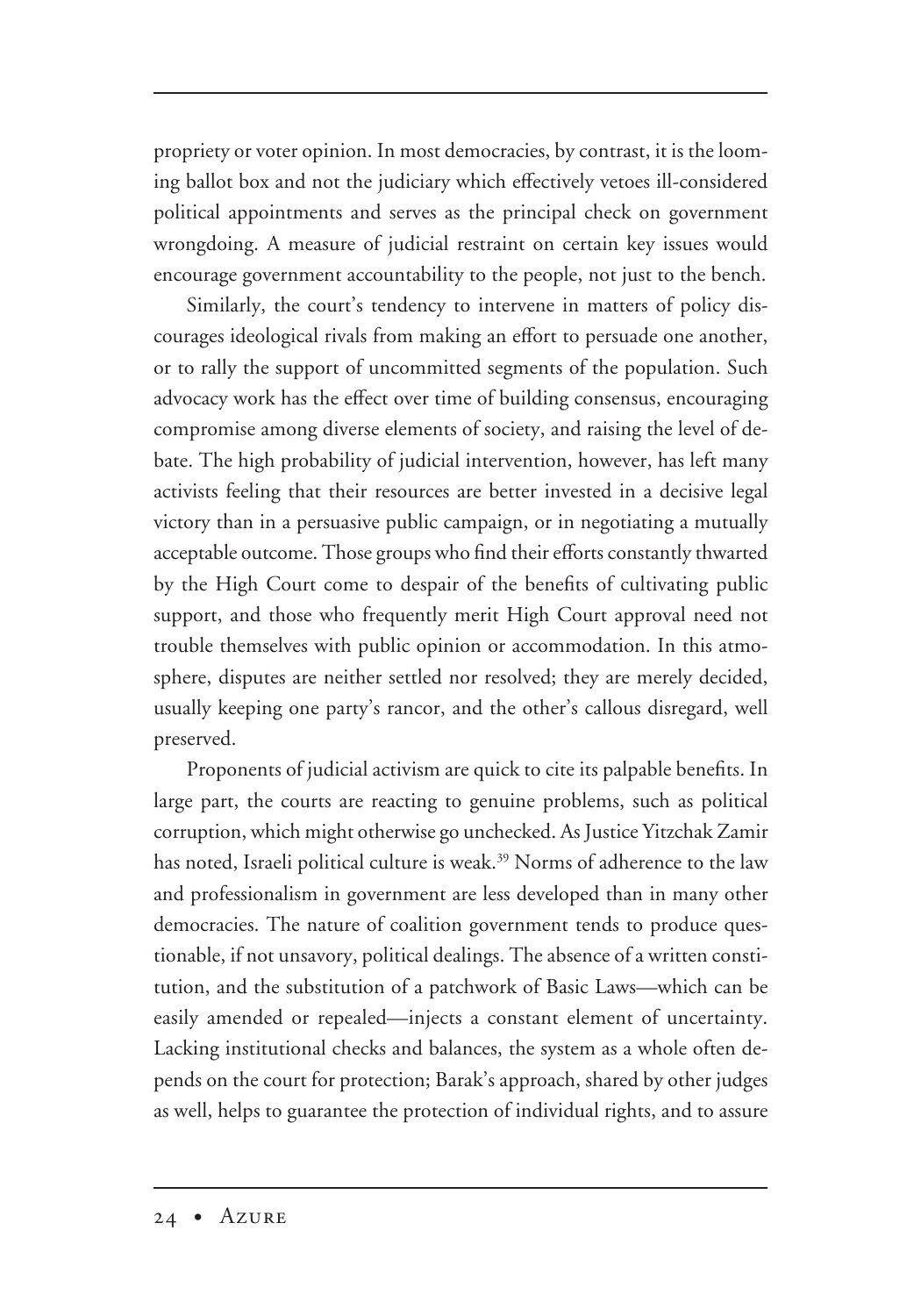at least a modicum of "clean government." In *Eisenberg v. Minister of Housing*, <sup>40</sup> for example, when the government appointed as Housing Ministry director-general a former General Security Service official who had twice perjured himself in agency scandals, the appointment was disqualified in a Barak-authored ruling. Lengthy Barak decisions ordered the investigation of the national police chief on allegations of accepting sizable discounts from hotels,<sup>41</sup> and forced the resignation of Aryeh Der'i as interior minister after he was indicted on charges of corruption.<sup>42</sup> In numerous cases, the courts have defended freedom of expression against both an absence of statutory protection and a governmental disdain for the marketplace of ideas. Without the court, the argument goes, Israel might come to resemble a banana republic.

Yet a philosophy which sees law everywhere is ill-suited for discerning, and therefore staying out of, those cases in which individual rights and the rule of law are not genuinely under threat. In defense of these principles a court can easily substitute its own judgment for that of the elected branches, and its own values for those of the populace. In the name of the rule of law or the principle of "reasonability," Barak and his fellow justices have wandered into a minefield of deeply-held values about religion and society. And in Barak's case, such overreaching is especially problematic, given the sort of normative approach and judicial reasoning he applies to these issues and in particular, his interpretation of the rights-enshrining Basic Laws of 1992.

In March 1992, the Knesset passed two laws that changed the face of Israeli constitutional law. Basic Law: Freedom of Occupation prohibitional Israeli constitutional law. Basic Law: Freedom of Occupation prohibited restrictions on a person's right to practice any vocation, except if such restrictions be for an appropriate purpose that accords with Israel's values and even then, only to the minimal degree necessary. Basic Law: Human Dignity and Liberty forbade infringment upon a person's dignity, life, body or property, except again for an appropriate purpose consistent with Israel's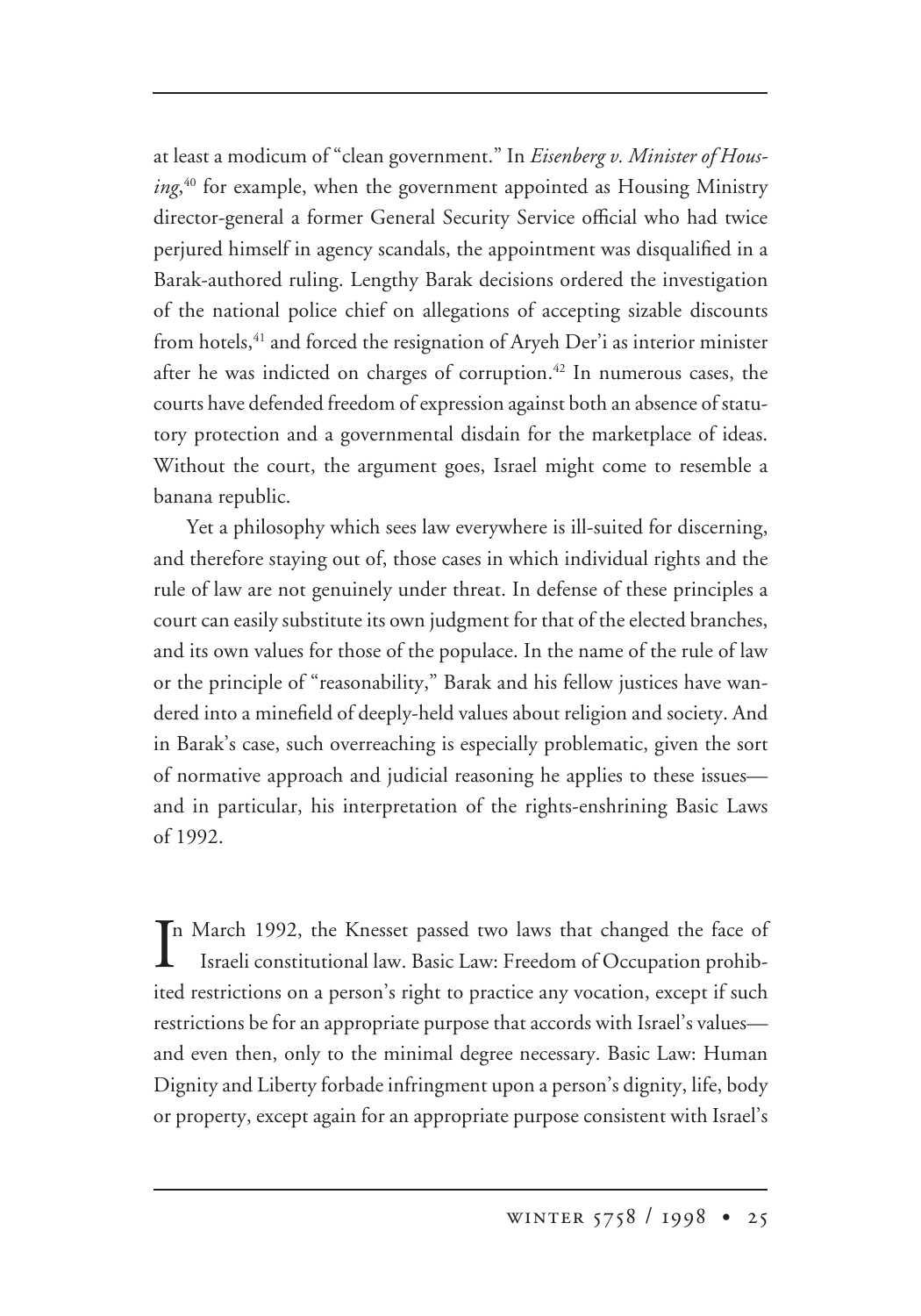values. These values are addressed in the "purpose" sections of the Basic Laws. For example, Basic Law: Human Dignity and Liberty declares as follows:

The purpose of this Basic Law is to protect human dignity and liberty, in order to establish in a Basic Law the values of the State of Israel as a Jewish and democratic state.<sup>43</sup>

Athough Israel was widely assumed to be Jewish and democratic prior to 1992, the Knesset's designation of these terms as a reference point for Israel's values accorded them far-reaching significance. Any court asked subsequently to rule on whether a particular restriction on rights accorded with Israel's values would be forced to determine what a "Jewish and democratic state" was. The Barak Court, an activist judiciary waving the banner of individual rights, could expect to face this dilemma repeatedly. Supreme Court justices found themselves under pressure to develop a workable understanding of the phrase.

For decades, Israel's judges had been grappling with the idea of Israel as a "democratic" state. In civil rights cases like the 1953 *Kol Ha'am* decision on freedom of the press, Israeli courts devoted much thought and many pages to the nature of Israeli democracy.<sup>44</sup> But judges had rarely felt the need to spell out the characteristics or implications of Israel as a "Jewish" state.<sup>45</sup> There was, however, one area where Jewish principles forced their way into a statute, and therefore into the judicial debate. In the Foundations of Law Act (1980), the Knesset determined that where gaps, or "lacunae," exist in the law, the court must turn to "the principles of justice, equity and freedom of the heritage of Israel." This two-paragraph statute sparked a judicial conflagration that raged throughout the 1980s. Justice Menachem Elon, the court's deputy president until his retirement in 1993, understood the term "heritage of Israel" to mean the vast jurisprudence of *mishpat ivri* —the traditional Jewish civil law.46 Barak fiercely opposed this reading, preferring to read the term broadly, to include thinkers like Spinoza. In any event, Barak's method of legal interpretation held that the law almost never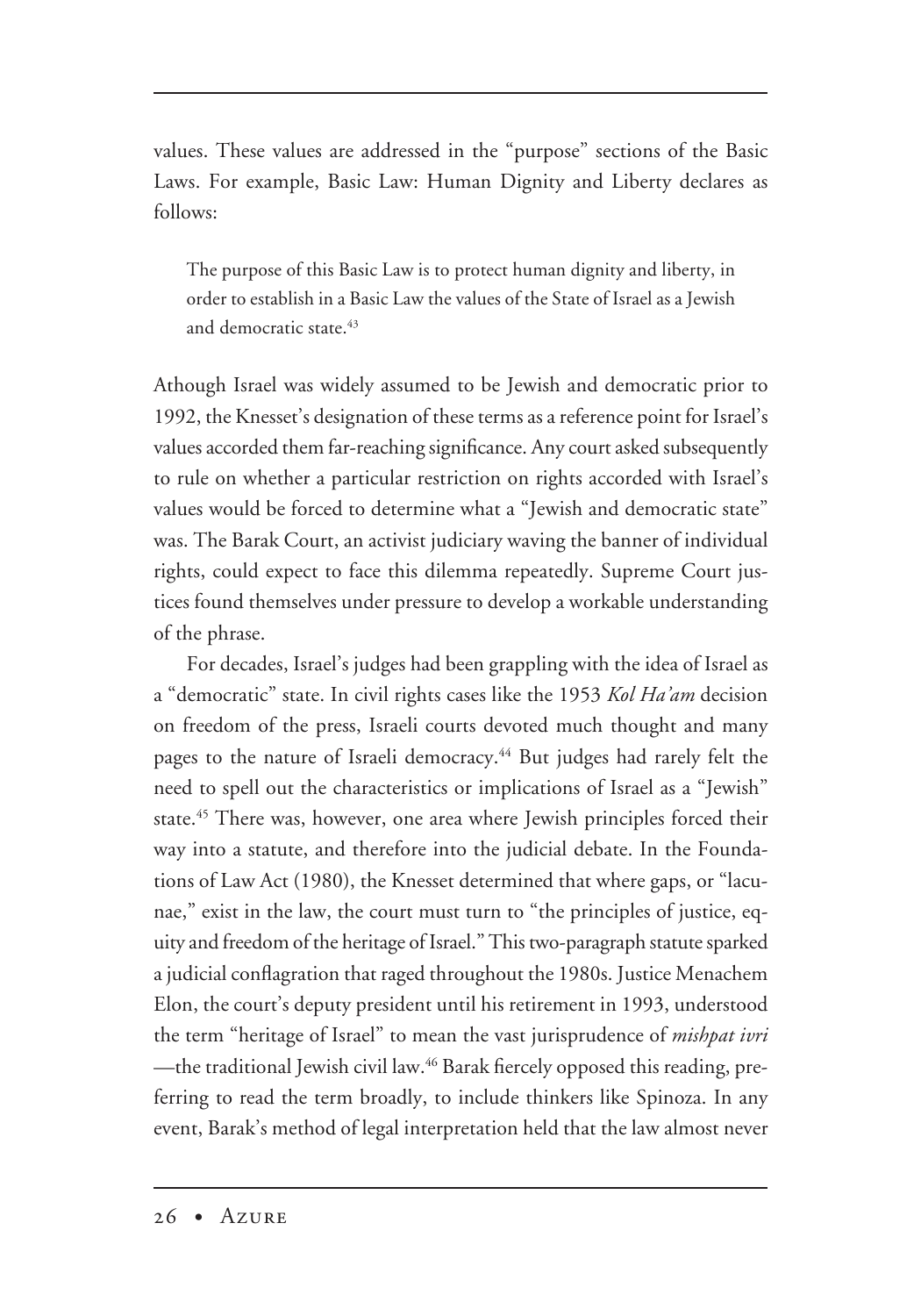produced any lacunae, and thus the court almost never had to take into account any distinctly Jewish values and legal principles.<sup>47</sup>

In the wake of the 1992 Basic Laws, however, even Barak could no longer avoid addressing the Jewish character of the state. As Elon observed, the new laws placed a *constitutional obligation* upon judges to do so.48 Soon after the passage of the laws, President Barak noted the significance of the purpose clause and, specifically, the formidable challenge facing the courts in interpreting the word "Jewish": "Extensive case law dealt in the past with the character of the state as a democratic state.… More difficult are the questions of what a "Jewish state" is, and of the relation between the term "Jewish state" and the term "democratic state."49

Barak's vivid interpretive imagination, however, was up to the task of balancing these two values—and in a manner which matched his beliefs about their relative significance. In an address he delivered at Haifa University less than two months after the Basic Laws went into effect, he pointed the way to a synthesis with breathtaking intellectual legerdemain:

The content of the phrase "Jewish state" will be determined by the level of abstraction which shall be given it. In my opinion, one should give this phrase meaning on a high level of abstraction, which will unite all members of society and find the common among them. The level of abstraction should be so high, until it becomes identical to the democratic nature of the state. The state is Jewish not in a halachic-religious sense, but in the sense that Jews have the right to immigrate to it, and their national experience is the experience of the state (this is expressed, *inter alia*, in the language and the holidays).<sup>50</sup>

The solution to the challenge of balancing Israel's Jewish and democratic values is to be found, Barak essentially argues, through legal alchemy the transformation of the term "Jewish" into a synonym for the term "democratic." Of course, such alchemy begins with a basic understanding of Jewish values. In the same speech, Barak elaborated on the positive meaning of the term "Jewish":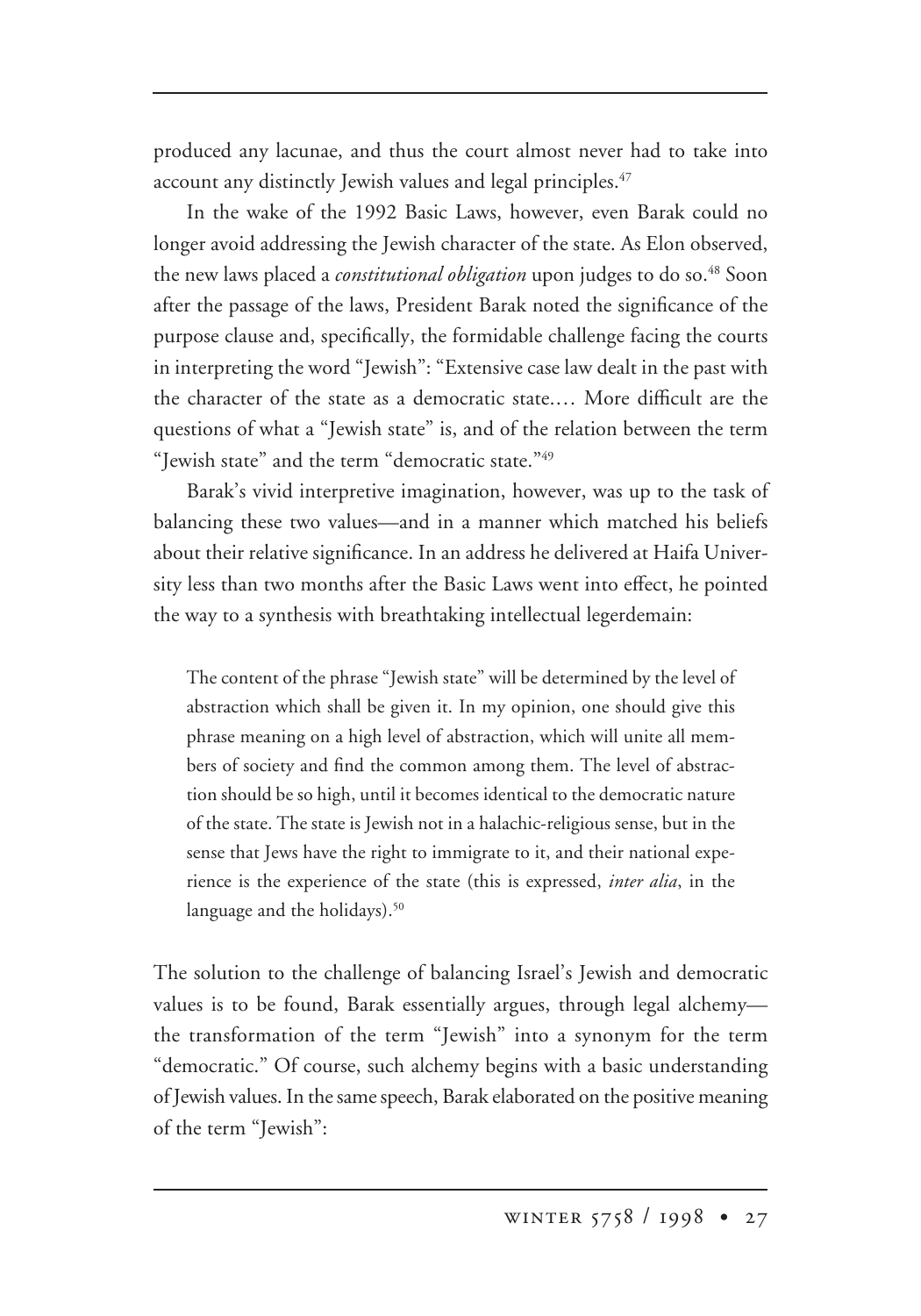The basic values of Judaism are the basic values of the state. I mean the values of love of man, the sanctity of life, social justice, doing what is good and just, protecting human dignity, the rule of law over the legislator and the like, values which Judaism bequeathed to the whole world. Reference to those values is on their universal level of abstraction, which suits Israel's democratic character, thus one should not identify the values of the state of Israel as a Jewish state with the traditional Jewish civil law. It should not be forgotten that in Israel there is a considerable non-Jewish minority. Indeed, the values of the State of Israel as a Jewish state are those universal values common to members of democratic society, which grew from Jewish tradition and history.<sup>51</sup>

Through a selective reading of the values of Judaism, Barak succeeded in creating a "Jewish" state that could slip quite easily into his understanding of a "democratic" one. Creative abstractions aside, Barak essentially concluded that a state which is Jewish and democratic is a state which is democratic.

While it is certainly legitimate to read "Jewish" as referring to something other than halacha—the drafters of the Basic Laws did not have theocracy in mind—it is hard to accept President Barak's unilaterally picking one of the provision's two competing reservoirs of values and diluting it with the "highest possible level of abstraction" until it is virtually identical to the other. No less difficult is his reference to non-Jewish minorities as a justification: The legislators were fully aware of this demographic platitude, and nonetheless decided to draft the law as they did.<sup>52</sup>

Moreover, Barak's abstraction of the term "Jewish" is not paralleled by any abstraction whatever of the term "democratic." In a sharp retort delivered soon after the publication of Barak's formula, Deputy President Elon charged that when discussing a "democratic" state, Barak does not abstract, but rather refers easily to domestic, Canadian, European and international jurisprudence.<sup>53</sup> Speaking at the 1992 Canada-Israel Law Conference—on the same panel as President Barak—Elon did not mince words: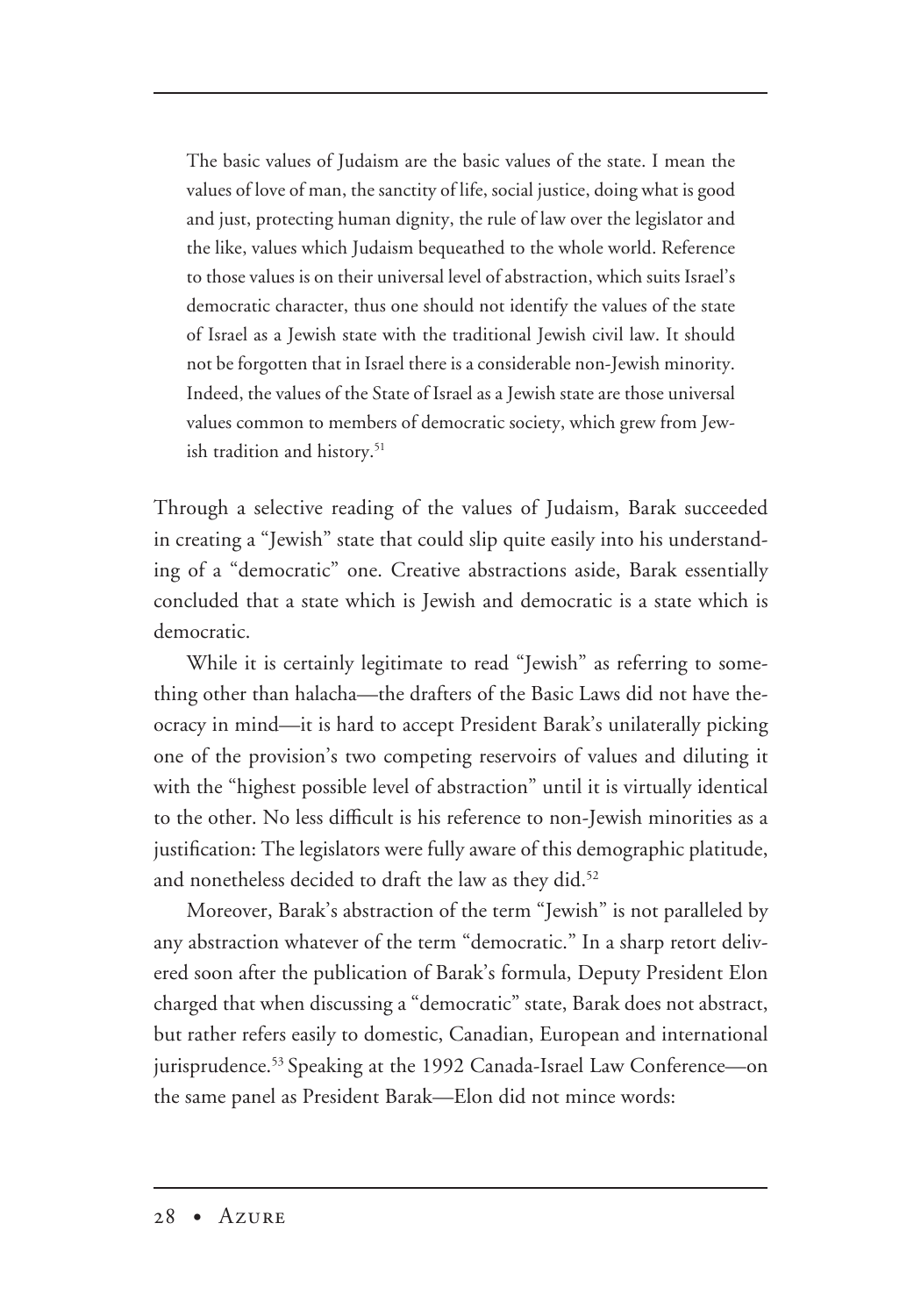One may wonder: How can it be that there is an entirely different standard for each of the two expressions contained in the same statute and in the same clause—"Jewish and democratic"—when both of them come to describe the same thing—the character of the State of Israel.... How can it be that the expression "democratic"—which by the way appears second, *after* the expression "Jewish"—is to be given its full meaning and is to be interpreted according to *the decisions and literature that was written on the subject* inside and outside of Israel, yet the expression "Jewish" must be "abstracted" of all independent and original meaning, to be regarded as an artificial attachment that is subordinate to the concept of "democracy"?<sup>54</sup>

To this one may add a further difficulty inherent in Barak's exclusive focus on "universal" aspects of Judaism: The doctrine implies that the only relevant Jewish values are those adopted by non-Jewish systems and, moreover, that one learns these Jewish values not from their original sources but from the foreign societies which have subsequently adopted them.

In subsequent writings, Barak gives the impression of backtracking somewhat, adopting a position that does less apparent violence to the Knesset's intention without really changing the practical implications of his conceptual balancing act. His modified position was set out in his 1994 book *Interpretation in Law,* in which Barak rebuts Elon's critique and sets out to clarify his own views. There Barak stresses that Israel's "Jewish" values are indeed learned from sources internal to Judaism.<sup>55</sup> He also lends the word "Jewish" a measure of theoretical substance, finding two particular aspects of the word that are relevant for the interpretation of the Basic Laws' purpose clause, Zionism and halacha. Both fashion the image of Israel as a Jewish state, he writes, pointing respectively to the mark left by the Law of Return, and the application of halacha in the sphere of family law<sup>56</sup>: "Zionism and Jewish law have a decisive—if not exclusive—influence in forming these values.... Both of these form the 'heritage of Israel' as a national-Jewish-Zionist heritage, and they are an expression of the State of Israel 'as a Jewish state.'"57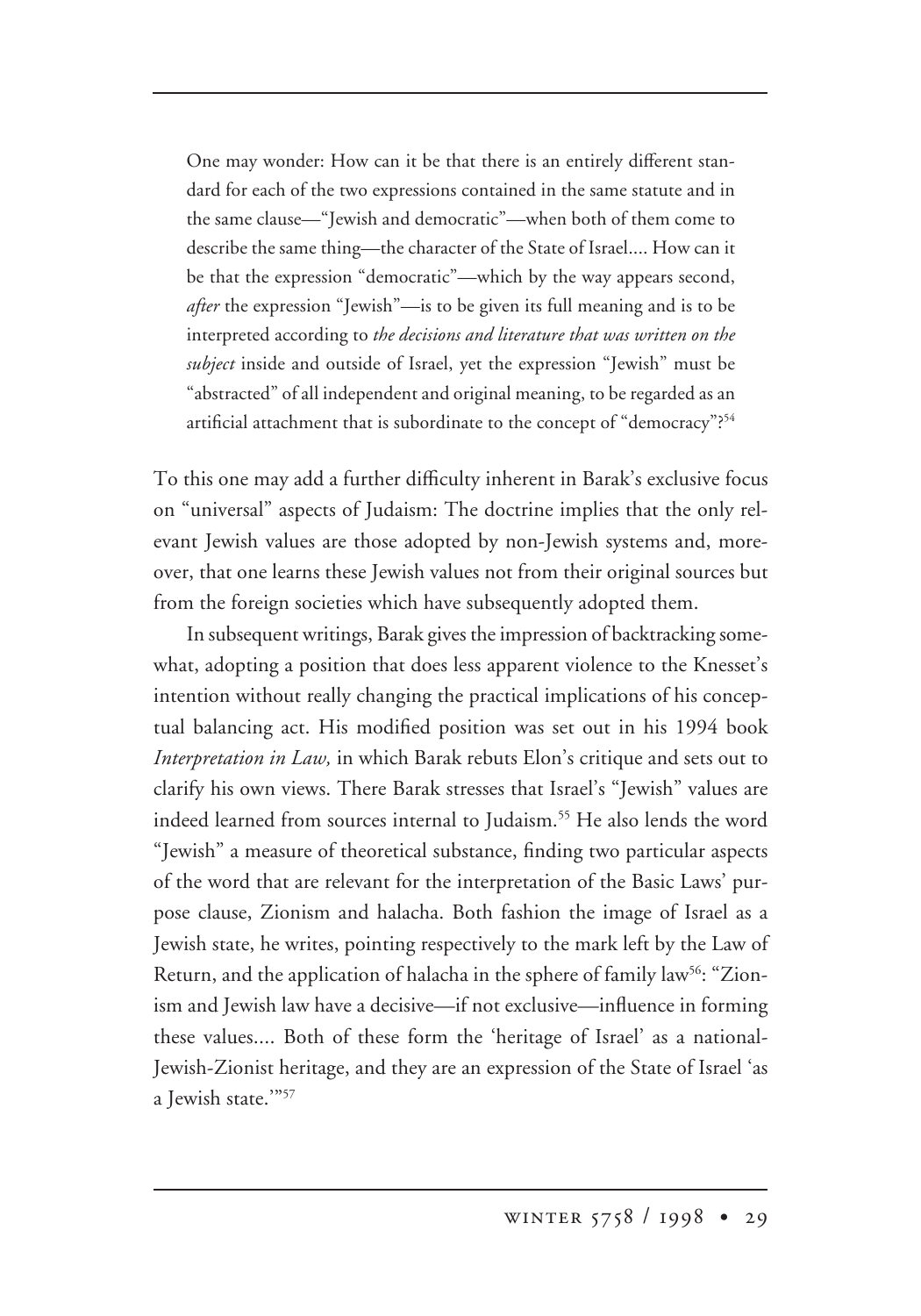In a two-paragraph section entitled "Jewish State," Barak also lists without elaborating—a number of features of his idea of a Jewish state. Israel's Judaism, writes Barak, distinguishes it from other states and constitutes its raison d'être. Barak cites Israel's Declaration of Independence ("the natural right of the Jewish people to be masters of their own fate ... in their own sovereign state," "the realization of the age-old dream for the redemption of Israel"), and makes reference to Jewish settlement, remembrance of the Holocaust, Jewish culture and Jewish education. Barak is willing to accept Elon's references to "the world of Judaism" and "the heritage of Israel" to the extent that they are not exclusively limited to halacha, but cover also an "aggregate of values" which includes those of a "general-Zionist ('heritage of Israel')" nature.<sup>58</sup>

Barak's interpretive goal is still to reconcile the two concepts. The judge, he contends, must look for that which is common and unifying between "Jewish" and "democratic," rather than that which distinguishes them. And in the later rendering, he ostensibly applies this criterion to both principles: When applying or interpreting concepts from Judaism, the judge should choose the universalist concepts over the particularist, and with democracy, that approach to religion and state which will sit well with halacha.<sup>59</sup> Abstraction at a high level remains essential for achieving the goal of harmony between potentially competing values.

Yet on closer examination, it turns out that in forcing a harmony between "Jewish" and "democratic," Barak's admixture still winds up heavily democratic and hardly Jewish. He is careful to point out that "values" do not include particular rules, and that the reference is to "the principle behind the rule" but not the rule itself, to the abstract rather than the concrete—presumably addressing equally the Jewish and democratic values of Israel.60 But when President Barak asserts that the Basic Laws "did not come to entrench specific laws," it is clear in the context of this and other Barak writings—where he has consistently fought attempts to require reference to Jewish laws—that his concern is with regard to the specifics of Jewish, not democratic, law.<sup>61</sup> Barak has never shown any compunction about citing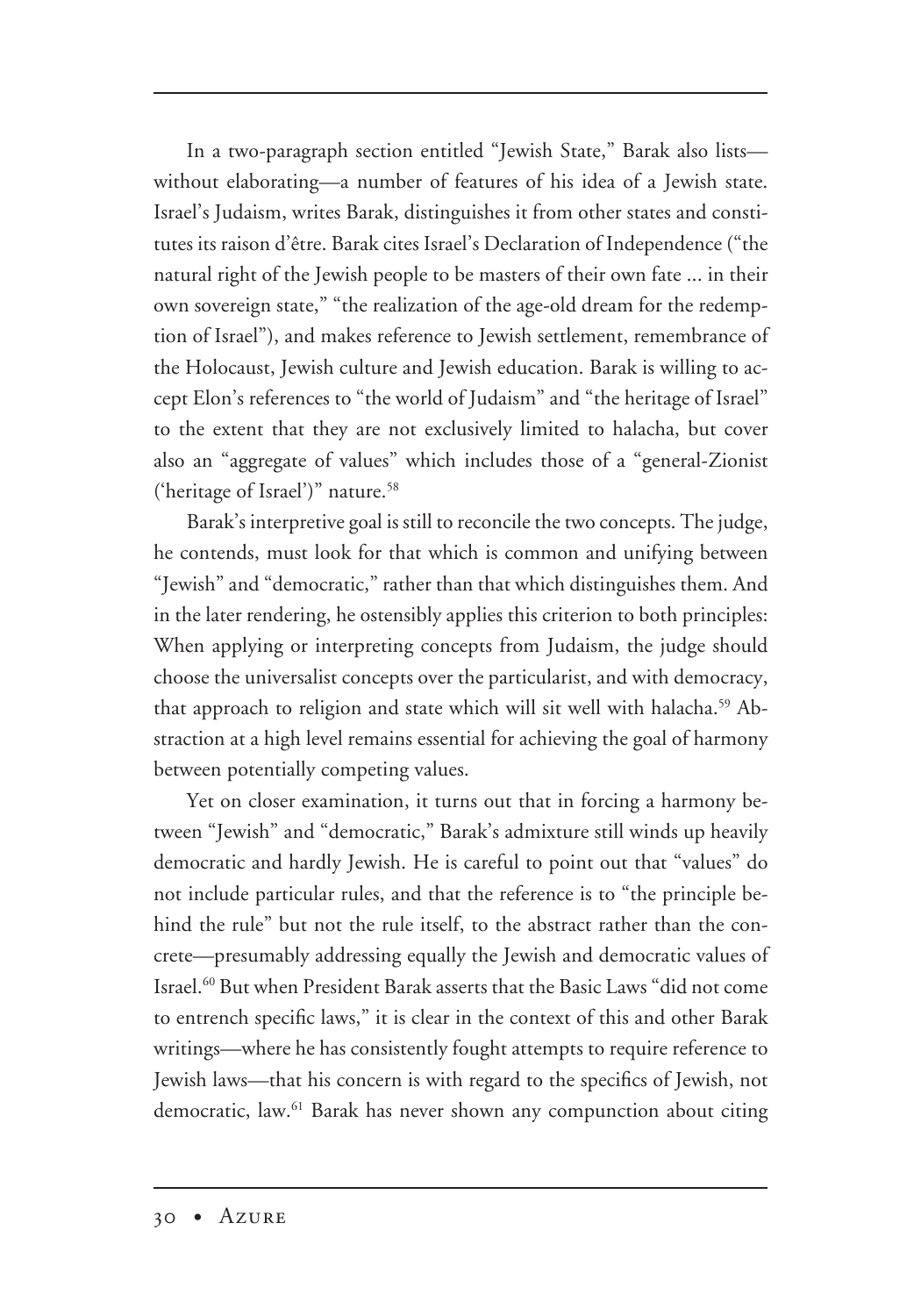dozens of specifics from, for example, Canadian cases, statutes or articles when elaborating upon the Basic Laws. Regarding Jewish law and principles, by contrast, he is virtually silent.

By downplaying the significance of Jewishness as a source of the state's values, Aharon Barak is doing far more than thwarting the intention of the legislators. He is essentially redefining Israel's values, not only in theory but in practice as well. For if the court makes its decisions with little reference to particularist Jewish values, then such principles, in area after area of Israeli life, come to matter less and less. An Israeli court which rules on the basis of the same set of ideas as that of its American, Canadian or German peers cannot sustain the particularist Jewish laws and framework set up by Israel's Zionist founders. And, given the centrality of the Supreme Court in Israeli life, the idea that Israel's Jewish character ought not influence its decisionmakers is likely to be adopted by other branches of government, and by a growing segment of the citizenry as well.

**T** resident Barak's tendency to minimize the state's Jewish values is exacerbated by his creative championing of the "enlightened community" as a juridical device for resolving "hard" cases. In cases of the sort Barak refers to as "easy," the law is unequivocal and readily apparent: The speed limit is ninety kilometers per hour, and there is no ambiguity. In "intermediate" cases, a judge must work a bit to find the legal norm, but eventually he finds that here, too, there is really only one lawful solution. In "hard" cases, however, a judge must exercise "judicial discretion" to choose among a number of lawful options. It is in the context of this discretion, and in particular with respect to the interpretation of values, that Aharon Barak refers to the "enlightened community."62

In Barak's perspective, the Jewish-democratic harmony of abstraction sometimes falls short, and there are cases when the two value systems remain unalterably opposed. Judges are then forced to act on their own discretion: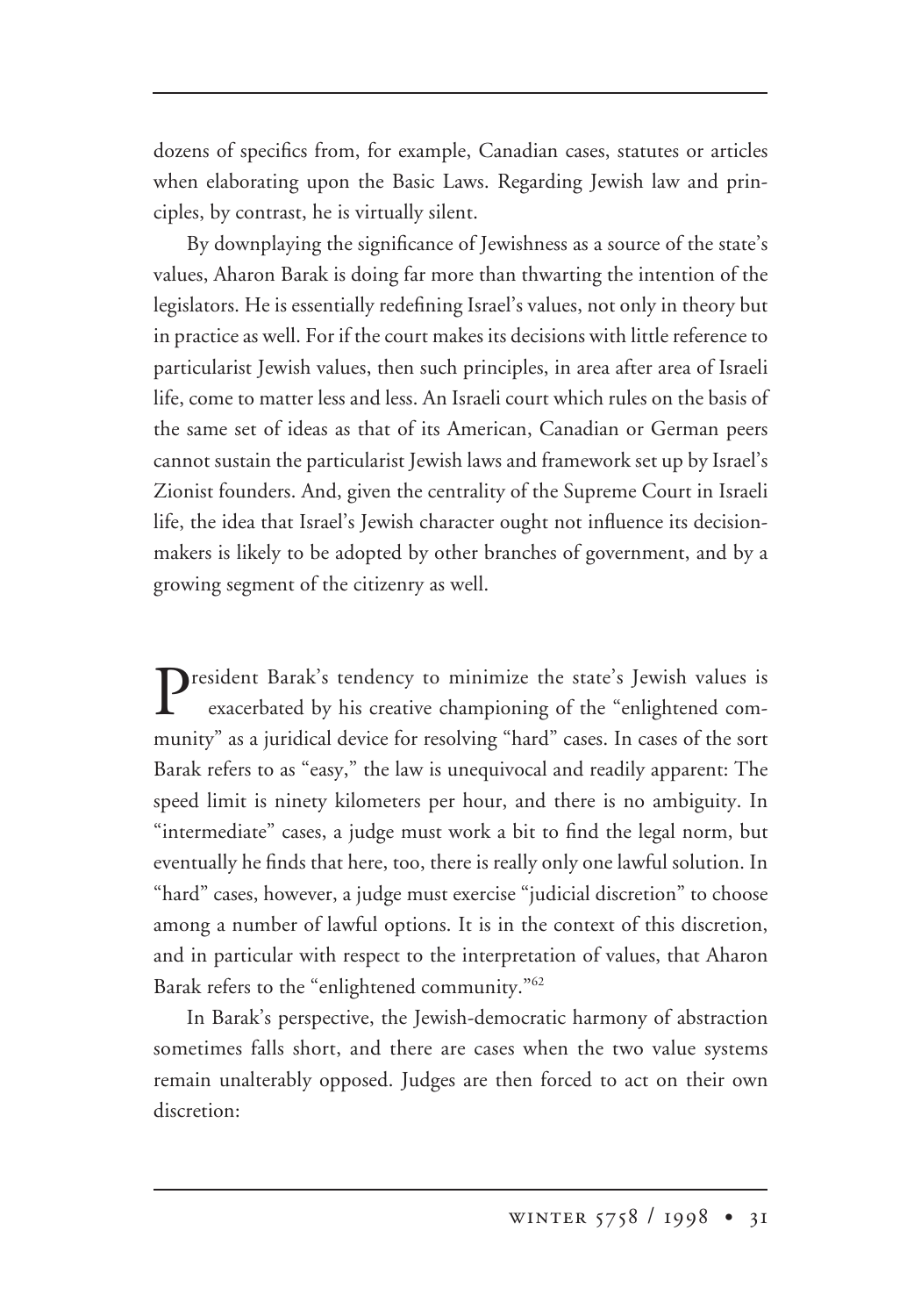When the attempt fails, and the values of the State of Israel as a Jewish state cannot be reconciled with its values as a democratic state, there is no escape from the need to decide. This decision must be made, in my opinion, according to the views of the enlightened community in Israel. This is an objective test, which refers the judge to the full set of values which shape the character of the modern Israeli.<sup>63</sup>

Recourse to the "enlightened community" is Aharon Barak's method of dealing with a situation in which synthesis fails, and the judge needs somewhere to turn for guidance in tipping the scales. Barak's "enlightened community," it turns out, is not a community at all, but really a metaphoric representation of a certain set of values. Its principal task, Barak writes, is "to emphasize the vitality of judicial objectivity,"64 that is, to remind the judge to rule not from his own personal views and predilections, but on the basis of the "full set of values which shape the character of the modern Israeli."

As a vehicle on the highway to objectivity, Barak's metaphoric community carries with it a heavy normative payload. It possesses values "which mold the whole cultural world" and expresses the "general public's conscience" and the "normative convictions of society" with respect to proper behavior. The beliefs of the "enlightened community" are the product of the principal values which make society democratic. "[T]he 'enlightened community,'" concludes Barak, "is but a personification of normative considerations."65

But which basic values are personified? Barak's writings are frequently contradictory on this point. One the one hand, the enlightened community's values are those reflected in "the existing social consensus in a given society, at a given time."66 Values are constantly in flux, cautions Barak, and the judge must be vigilant in referring to the "enlightened community" not of the past nor of the future, but of his own time. At the same time, however, Barak warns against the populism and social hysteria that accompany transient, "fleeting moods."<sup>67</sup> The metaphor therefore also represents the judge's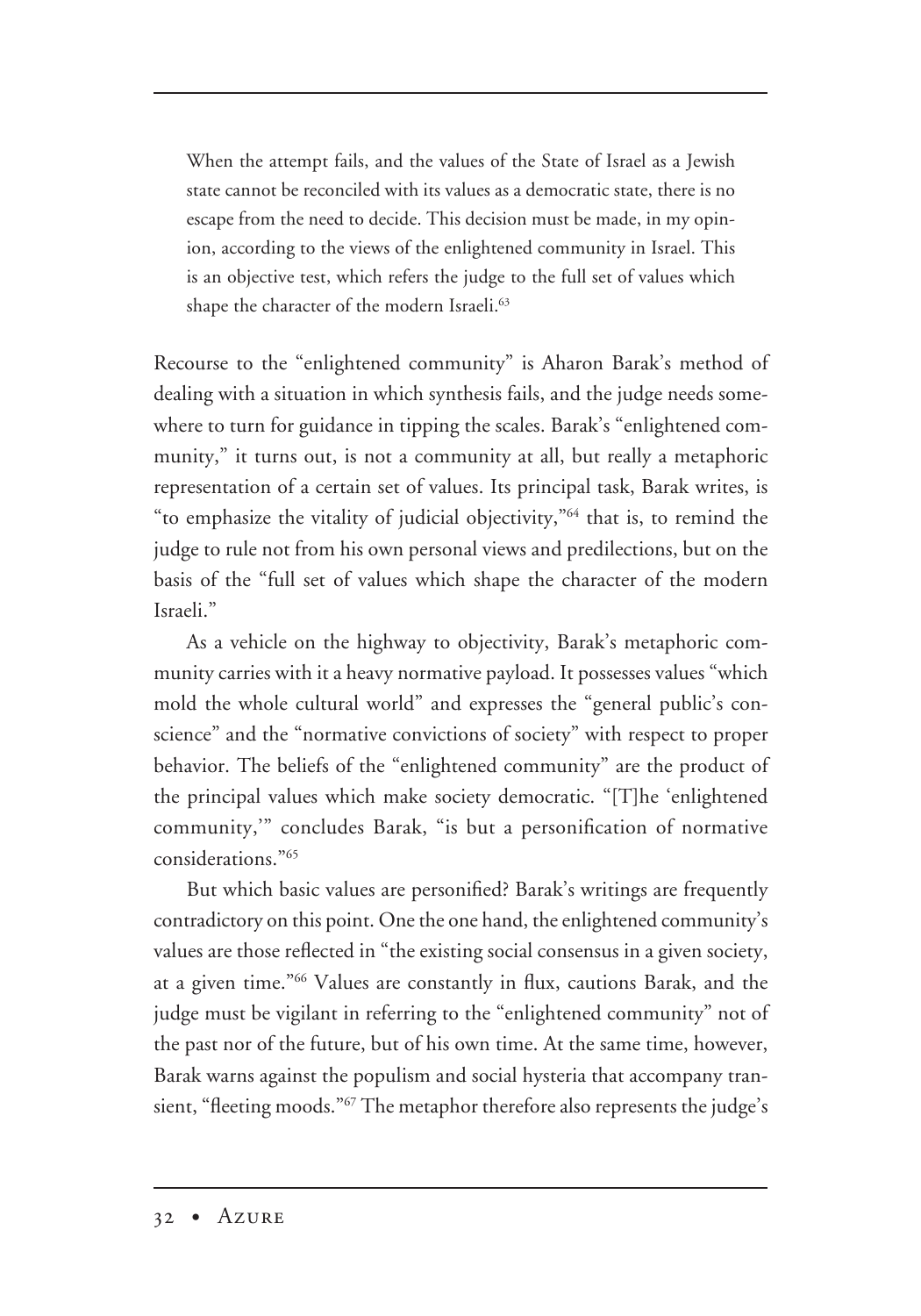obligation to keep his distance from such pressures—in essence to serve as a bulwark against the impulsive and fickle mob, whose potential for caprice has long troubled democratic theorists. Not for nought are judges granted personal and institutional independence, writes Barak. "The absence of the need to stand for new election every once in a while allows the judge to reflect the basic credo of the nation, even if, in light of the events of the hour, society is not faithful to this credo."68 Thus the judge must draw only upon the enduring national values which have crystallized within the consensus, those which have survived "the melting pot of societal recognition" even if these values "are not accepted by the great majority of the public" at the time.<sup>69</sup>

While Barak distinguishes the "enlightened community" from the general public, he vacillates on the question of whom, if anyone, the term is actually describing. On the one hand, Barak affirms that the symbol "directs attention to a part of the general public," "reflecting the community whose values are universal," which is "enlightened and progressive," and part of "the family of enlightened nations."70 On the other hand, Barak insists that the concept describes the "basic attitudes of the legal system" which may run contrary to attitudes held by a majority of the public, and "should not be identified with one stratum or another of the Israeli public."71 It is "neither the religious community nor the secular," and "it is neither a Jewish nor a non-Jewish community."72

Whether the community is only a metaphor or describes an identifiable set of people (recognizable, Barak's critics say, by postal zip code, social affiliation and party loyalty), the implications of the term are unavoidable. The "enlightened community," by dint of its identification with values of universalism and progressivism, will unfailingly direct the judge towards the defense of individual rights and equality, values which Israel shares with democratic states around the world, and never towards the unique demands of a Jewish state. Especially telling is Barak's reference to an enlightened community that is "neither a Jewish nor a non-Jewish community"—which means that its Jewishness is irrelevant. Our enlightened hypothetes, asked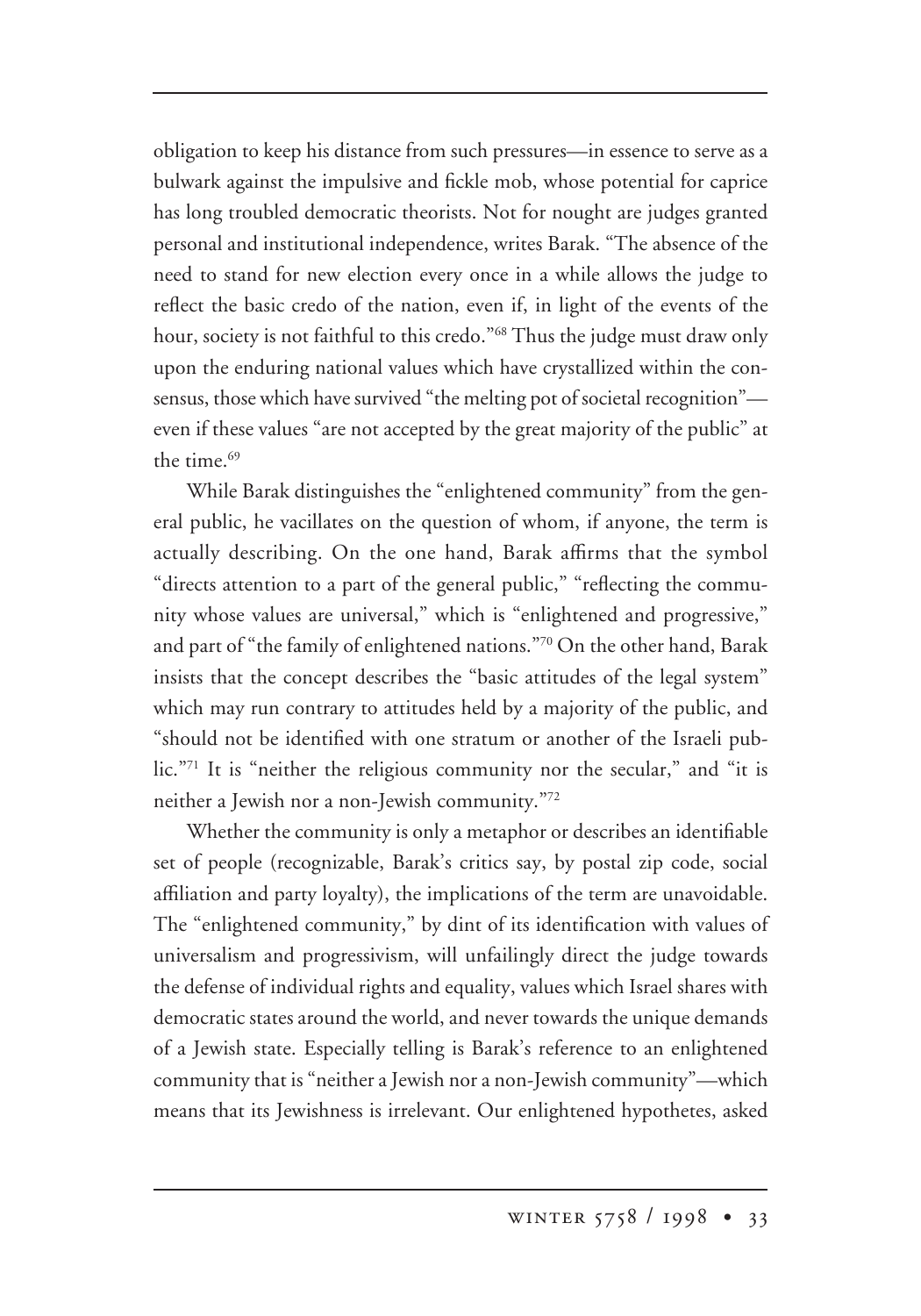to choose in a hard case between Israel's Jewish and democratic values, will unflinchingly pick the latter. Having been defined as universalists with no particular sympathy for Judaism, the community's hapless citizens are left with no choice. This is true even if the majority of the Israeli public would prefer Jewish values in a given case, for the truly enlightened community upholds universal values even when "the great majority of the public" does not accept them, and it is this community, Barak insists, which the judge must follow.

Thus, the "objective" standard of the enlightened community ends up pushing the judge in precisely those directions—more democratic and less Jewish—in which Barak is in any case predisposed to encourage him. Dan Avnon, a lecturer in political science at the Hebrew University in Jerusalem, points out that despite the concept's claim to objectivity, "in practice it expresses a liberal worldview, acceptable to a part of the Jewish public in the State of Israel. Given the fact that the Knesset did not explicitly rule that liberal values have preferred status in the political system of Israel, interpretation of the purpose clause in light of the 'enlightened community' test will necessarily be received within the wider community as an expression of a subjective worldview, acceptable [only] to parts of the Jewish public in Israel."73 Though Barak's implementation of the metaphor clearly places the Supreme Court on one side of an ongoing ideological debate in Israel, the concept suffers from a chronic ambiguity that impairs any serious discussion of its implications. It is difficult to know which values are to be deemed "fundamental," and which "fleeting." On the one hand, the judge is to reject transient views and refer to "the long-term beliefs of society," "the basic and substantial," and to reflect the "basic credo of the nation"; on the other hand, "fundamental values may change over the years," "the basic outlook of the 'enlightened community' is not set and static" but "in constant flux," and woe be unto the judge whose values "reflect the enlightened community of the past." The result is that any serious attempt to critique the idea is met with a wall of conceptual clouds that frustrates all efforts to pin down the term.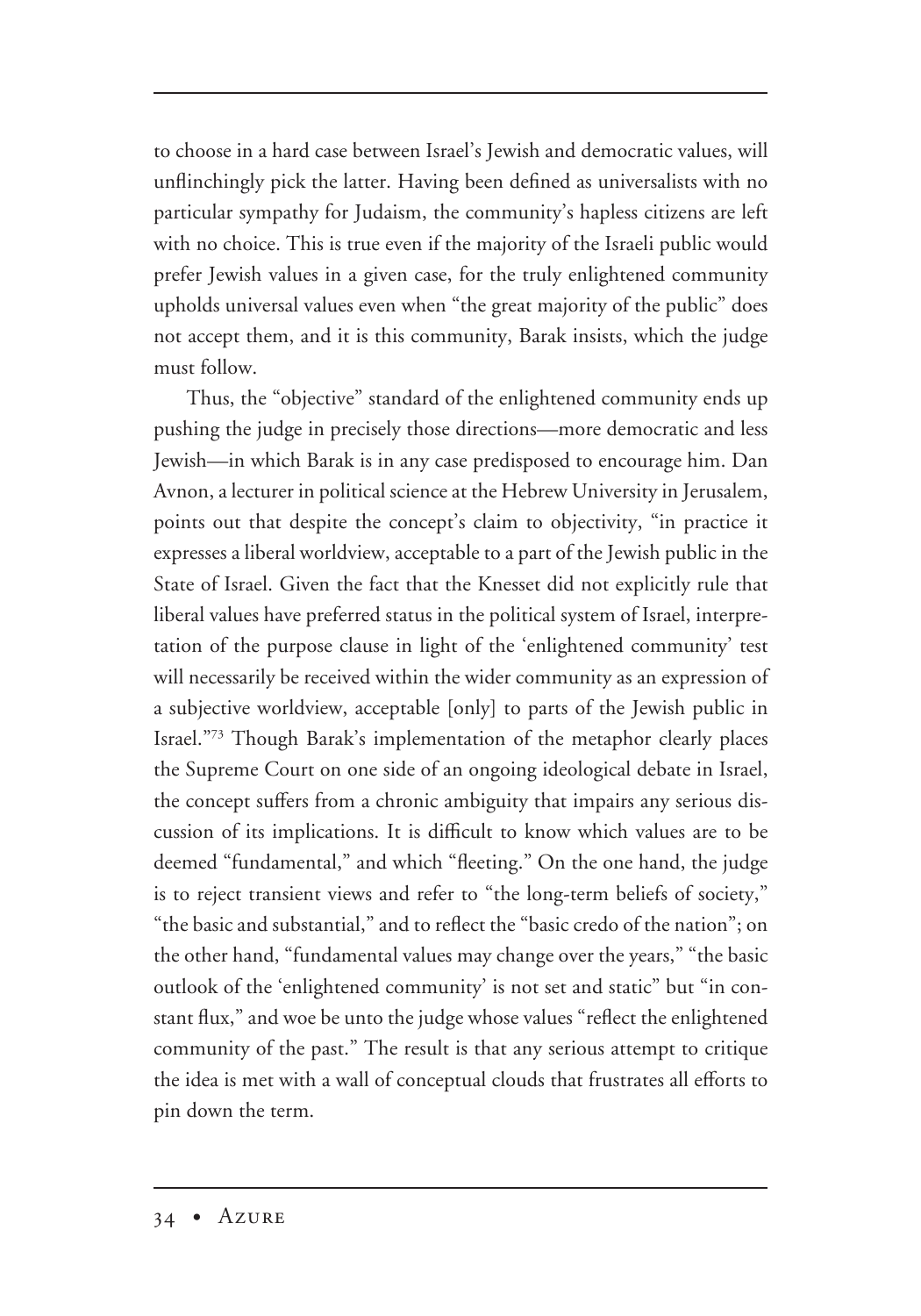In the elusive quest for a residual source of law, Barak is not alone. After all, judges of the English and French tradition have long struggled to elucidate and apply vague normative concepts like "public policy" or *ordre publique*. Barak's "enlightened community" purports to offer "a compass for the right direction of judicial decision." And it may indeed contribute to Israeli jurisprudence, if it prompts judges to look beyond themselves and into the fundamental values of their society. At the end of the day, however, one is left with the sense that a judge who searches for the values of the "enlightened community" is likely to find them inside himself—and then use the metaphor to justify his subjective conclusions.<sup>74</sup>

The Basic Laws of 1992 involved a departure from the past that went well beyond the recognition of Israel's "Jewish and democratic" values. The new laws also "entrenched" certain rights, binding all subsequent legislation to the standards set by the new laws. In this regard, they were unlike any previous Basic Laws, which established or regulated important institutions, or enshrined national symbols (e.g., Basic Law: Jerusalem Capital of Israel), but did not purport to bind future legislation.<sup>75</sup>

Prior to the laws' passage, Aharon Barak had worked to expand the court's role through the case-by-case erosion of doctrines, such as standing and justiciability, that had traditionally limited judicial activism. Occasionally, Barak suggested additional quantum leaps in the court's privilege, as in his famous statement in the *Tnu'at L'or* case, in which he hinted at the court's capacity to strike down Knesset laws even in the absence of any statutory license to do so.<sup>76</sup> Nonetheless, even Barak stopped short of arrogating such authority, and as a result, Israel's highest court still shied from asserting the power to review and annul duly enacted legislation. Any litigant arguing that a state law conflicted with "higher" norms would find the court powerless to provide a remedy.

When in 1992 that power was finally granted to the court by the new Basic Laws—albeit implicitly<sup>77</sup> and with numerous structural flaws and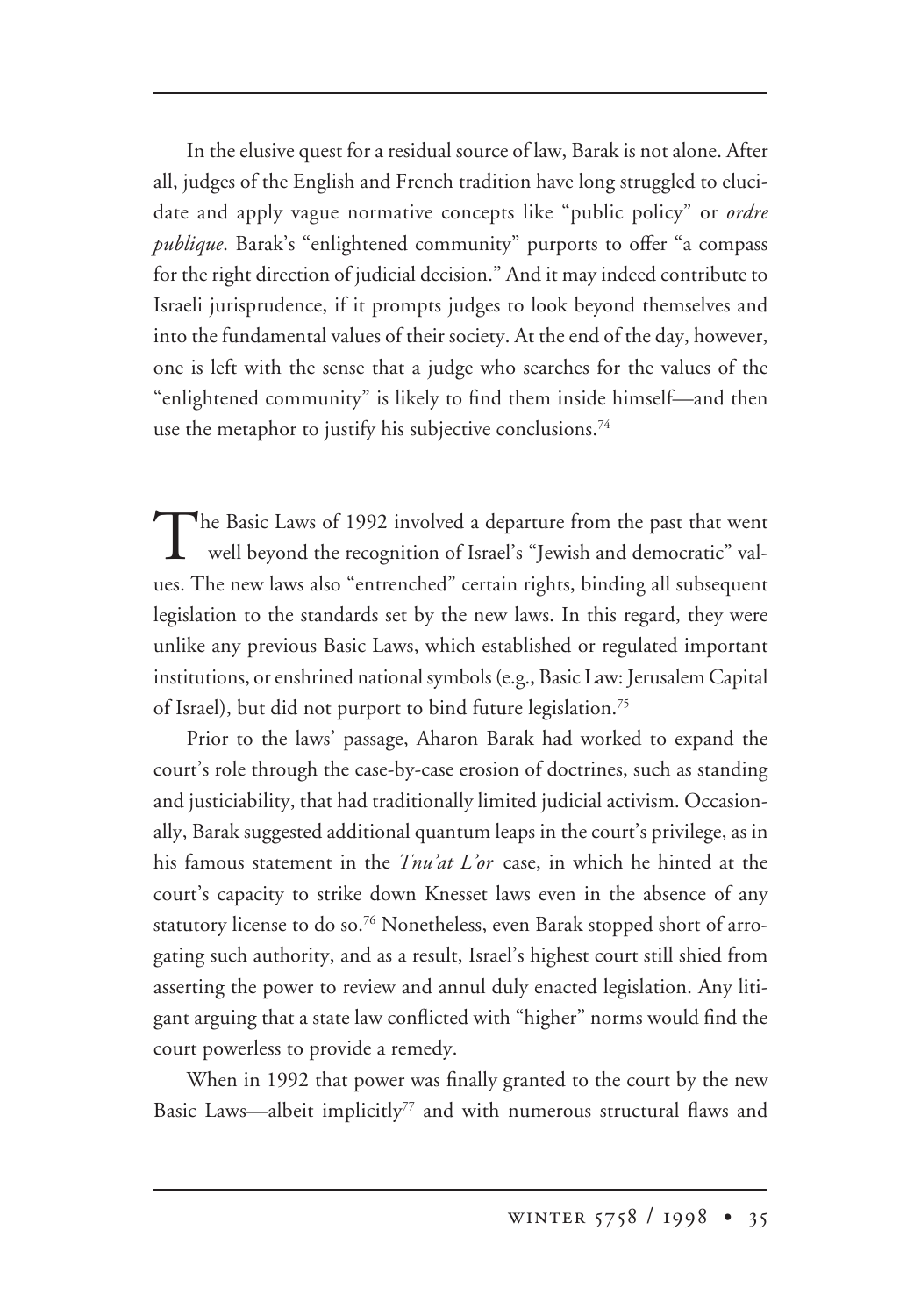anomalies—it was Barak who immediately proclaimed a "constitutional revolution." Barak boldly seized on the limited enactments—carefully smoothing out their bumps and methodically covering their defects—in order to win for the Israeli Supreme Court the sort of power enjoyed by its counterparts in the United States or Canada, despite the fact that unlike the latter, Israel had never actually undergone any serious constitutional adoption process. In a 1992 manifesto entitled "Constitutional Revolution," Barak celebrated the Israeli judiciary's acquisition of the ultimate weapon:

If up until now judges were given "conventional weapons" to deal with legislation by way of interpretation and the creation of Israeli common law, now judges have been given "nonconventional weapons," which allow nullification of legislation which does not observe the Basic Laws' criteria.78

Three years later, in the landmark 1995 *Bank Mizrahi* ruling interpreting those Basic Laws, Barak and his fellow justices translated the revolutionary implications of his earlier essay into the language of a judicial decision.<sup>79</sup> The opening paragraph of Barak's 139-page opinion in that case summed up the new normative hierarchy:

With legislation of [the new Basic Laws] a substantial change occurred in the status of human rights in Israel. They have turned into constitutional rights. They have been given supra-legal constitutional status. A "regular" law of the Knesset cannot change them. Regular legislation cannot infringe a protected human right unless the demands set out in the Basic Laws are met. Nonobservance of the constitutional demands turns the regular statute into an unconstitutional statute. This is a statute which bears a constitutional flaw. The court can declare its invalidity.<sup>80</sup>

In short, Israel's courts, spurred on by Barak's interpretation, acquired the ultimate power to strike down acts of parliament that fail to live up to the civil-rights obligations enshrined in the Basic Laws.<sup>81</sup>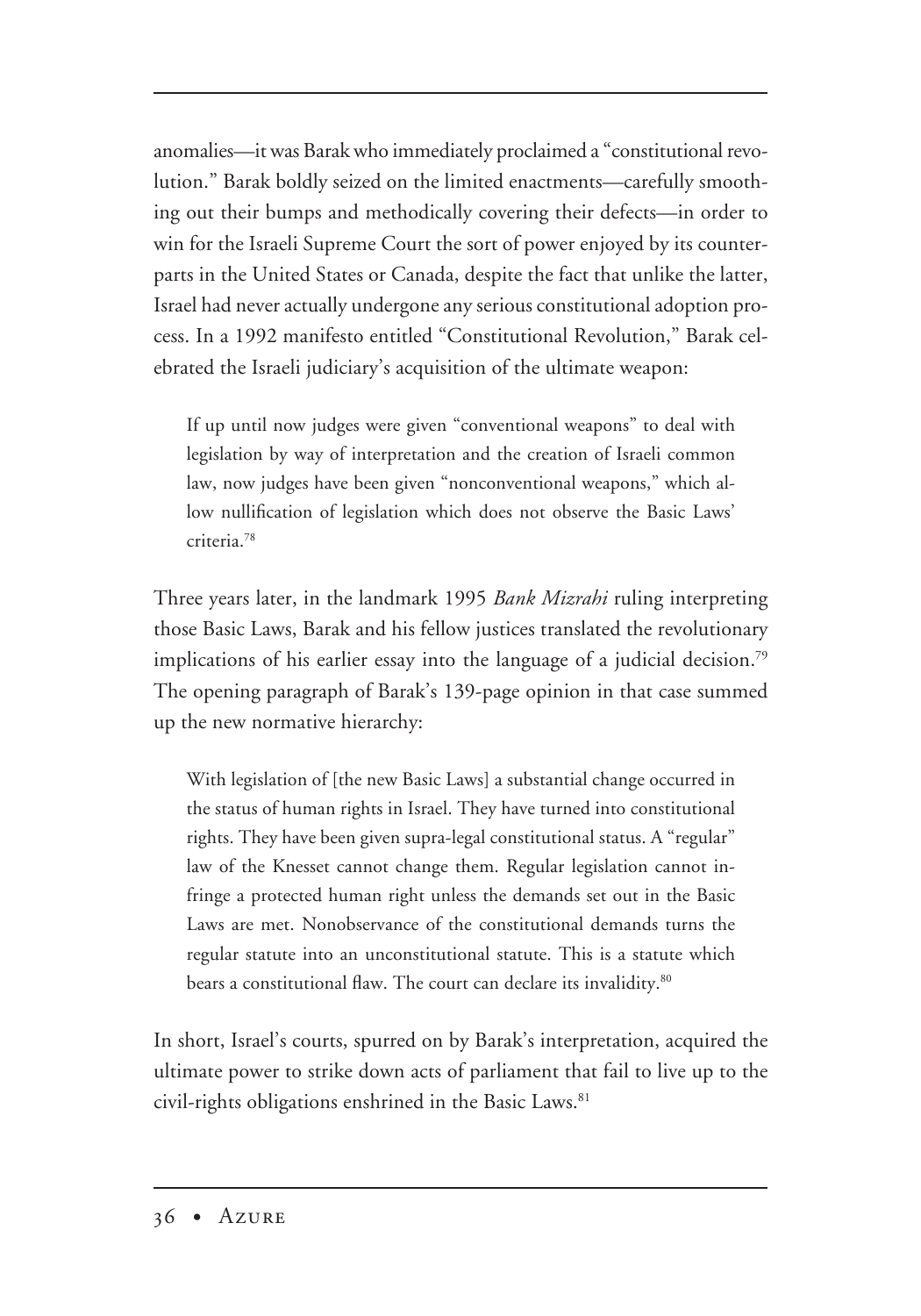Israeli courts have yet to nullify a Knesset statute under the new Basic Laws, but the constitutional revolution is well under way. The 1992 Basic Laws are already cited in a great many cases that are brought before the High Court of Justice. Precisely because of their constitutional status, they are accorded greater weight than other, "ordinary" laws, and often form the basis for rulings on government actions or the interpretation of existing laws. Even though Basic Law: Human Dignity and Liberty was injected with an explicit grandfather clause meant to immunize all pre-1992 laws, the Supreme Court employs a variety of interpretive techniques to circumvent that limitation and—often sacrificing the plain meaning of the text or the original intent of the legislators—applies the statute regardless. But perhaps the most significant outcome is that in the face of potential Supreme Court review, Knesset legislators are loathe to pass laws which, in their judgment, a Barak-led court would likely overturn. In effect, Barak's "constitutional revolution" has effected a far-reaching judicial preemption, the consequences of which differ little from those of actual judicial review.

To understand what might be in store for Israel once the Supreme Court crosses the Rubicon of review, it is instructive to look at the experience of Canada since it underwent a similar constitutional transformation with its 1982 adoption of a Charter of Rights.<sup>82</sup> The Canadian experience is especially relevant because its Charter of Rights served legislators in Israel as a model for some of the key provisions in the new Basic Laws.<sup>83</sup> This in turn has given rise to acute Israeli interest in Canadian judicial and academic interpretations of the Charter, with several Israeli judges—Barak the first among them—increasingly referring in their decisions to Canadian constitutional jurisprudence.<sup>84</sup>

Prior to the Charter's adoption, no law in Canada could be challenged on the basis that it violated a human right. The Charter, however, gave the judiciary the authority to strike down laws which infringed on fundamental rights. Now courts must first determine whether a law entails a *prima facie* violation of basic rights, and then decide whether the infringement can nevertheless be upheld as a "reasonable limit," which is "demonstrably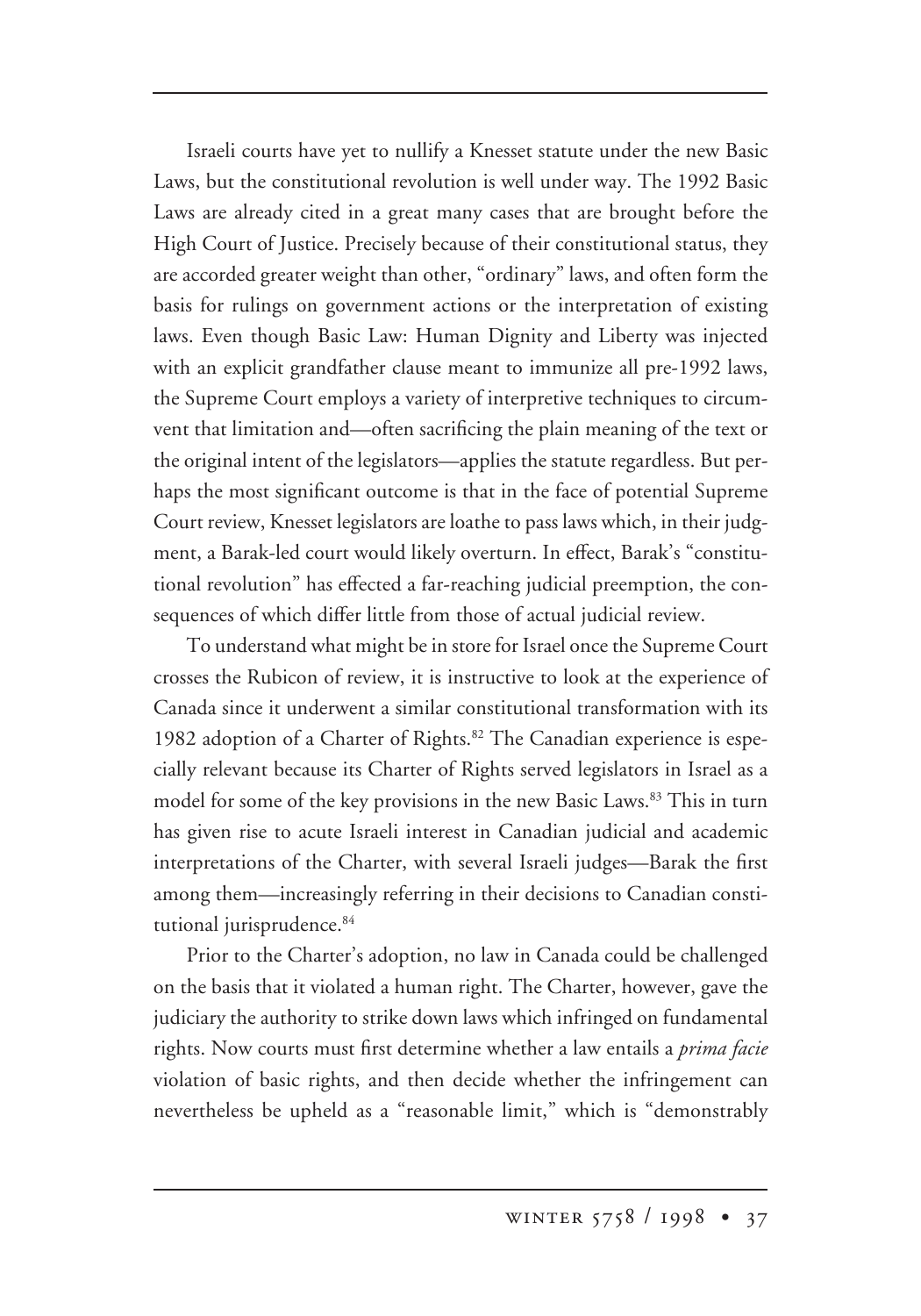justified" in a "free and democratic society."85 As a result, courts in Canada find themselves sifting through complex socioeconomic evidence and weighing the pros and cons on a range of broad policy issues, to determine whether proposed limitations on rights are justified. Canadian federal and provincial legislatures must now conform to constitutional norms as interpreted by the judiciary, or find their legislative product nullified.<sup>86</sup> A typical example is the recent legislation enacted by Canada's federal government limiting the advertising of tobacco products. After weighing civil rights against state objectives, the Supreme Court found that the law constituted an unjustified limitation on freedom of expression as protected by the Charter of Rights, and was therefore null and void.87

This complex act of balancing rights with societal benefits has changed the very nature of what Canadian courts do. The chief justice of Canada's Supreme Court, Antonio Lamer, discussed this transformation in an article in the *Israel Law Review*:

Courts are now routinely receiving a good deal of what can be referred to as social fact evidence.... Particularly where the question is whether certain laws are justified in a free and democratic society, debate in the Courts sometimes resembles proceedings before a House committee in that the benefits and burdens of the legislation and its alternatives have to be weighed in light of the best available information about the needs of society and the nature of the problem addressed.<sup>88</sup>

In short, courts that exercise judicial review over actual laws quickly come to resemble their country's legislatures, both in the kinds of issues they discuss and in the arguments they bring to bear.

The court's new role in Canada raises a number of problems. Canadian judges inevitably must make many of their decisions on the basis of arguments for which their judicial training has given them no special preparation. In cases such as the limitation on tobacco advertising, justices must draw conclusions about the link between advertising and tobacco use, the physical harm caused by smoking, and related matters which are fre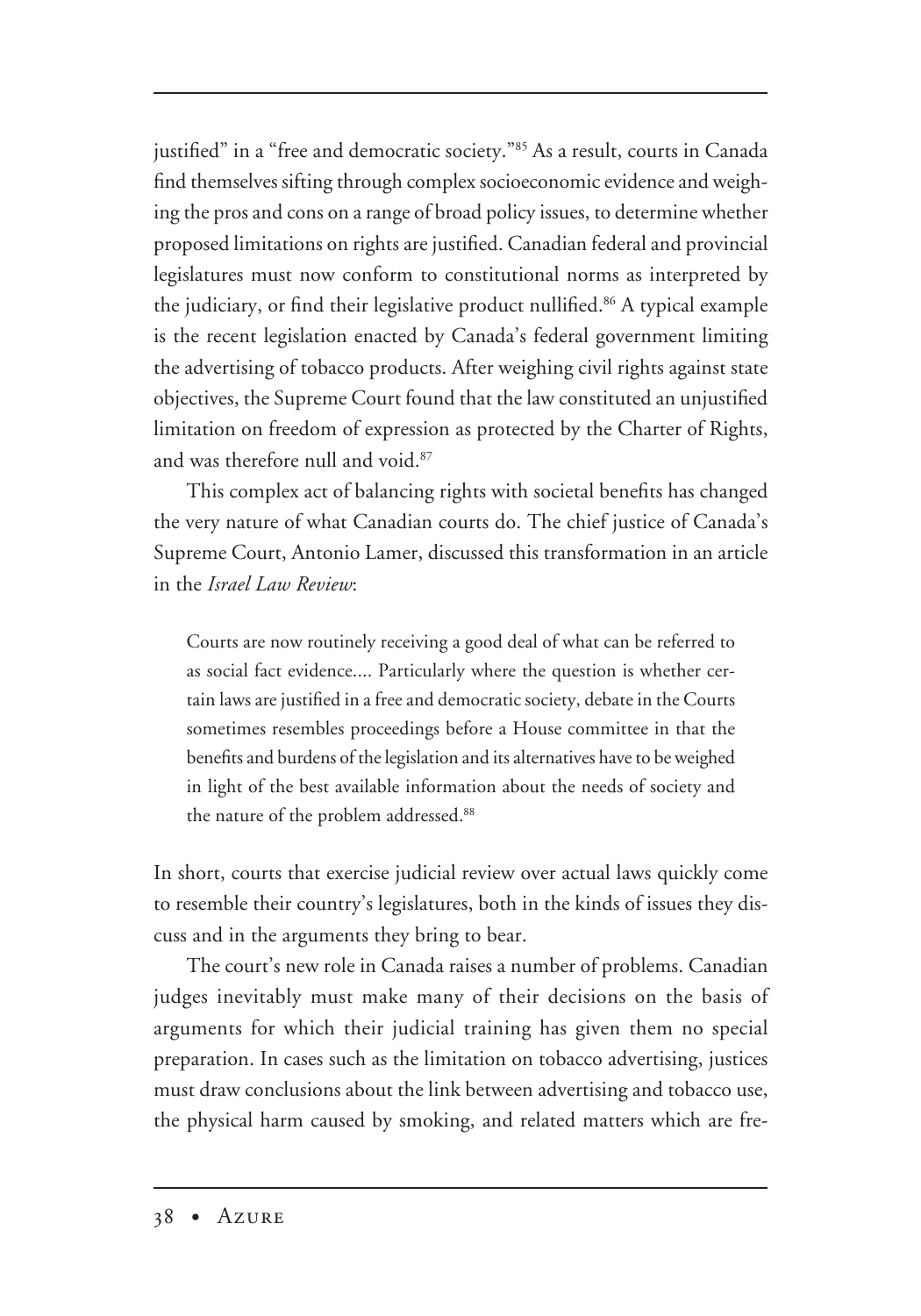quently the subject of scientific dispute. Moreover, courts must weigh the trade-offs between the benefits of a particular statute and the harm it does to the values of Canada as a "free and democratic" society. The inevitable result is that the courts are deluged with a mass of (often highly technical) expert testimony which they must sift through in order to weigh and consider policy costs, benefits and alternatives—largely duplicating the vast efforts already undertaken by the innumerable committees and subcommittees supporting the executive and legislative branches. In Israel, the burden placed upon an already overextended judiciary—and upon the taxpayer as well would be enormous, and possibly untenable.

Yet it is precisely this set of challenges which Aharon Barak looks forward to when envisioning the impact of judicial review on Israel's courts. In the *Bank Mizrahi* case, President Barak quoted the above passage from Chief Justice Lamer's article describing the effects of the Charter of Rights on Canada's judicial system, and continued: "As the courts and lawyers in Canada are up to this task, surely we too will be capable."89 Capable and, no doubt, eager.

Once judicial review of legislation becomes part of day-to-day Israeli life, it is not hard to imagine what kind of issues the Barak Court will face, or how it will handle them. As in Canada, any Israeli law found to infringe upon one of the enumerated guaranteed rights will have to pass a justificatory test in order to survive. It will have to be "enacted for a proper purpose," "befit the values of the State of Israel," and impair the right "to an extent no greater than is required."<sup>90</sup> Each element of this test provides ample room for judicial interpretation. While Canadian judges must grapple with the relatively simple task of determining the meaning of a "free and democratic society," President Barak and his Supreme Court colleagues will face the more daunting task of squaring their decisions with Israel's values as a "Jewish and democratic state."91 Israel's judiciary will, to an even greater extent than it does today, be called upon to make politically controversial decisions that will no less than define the character of the state and its society. Given Barak's unique interpretive approach and judicial worldview, the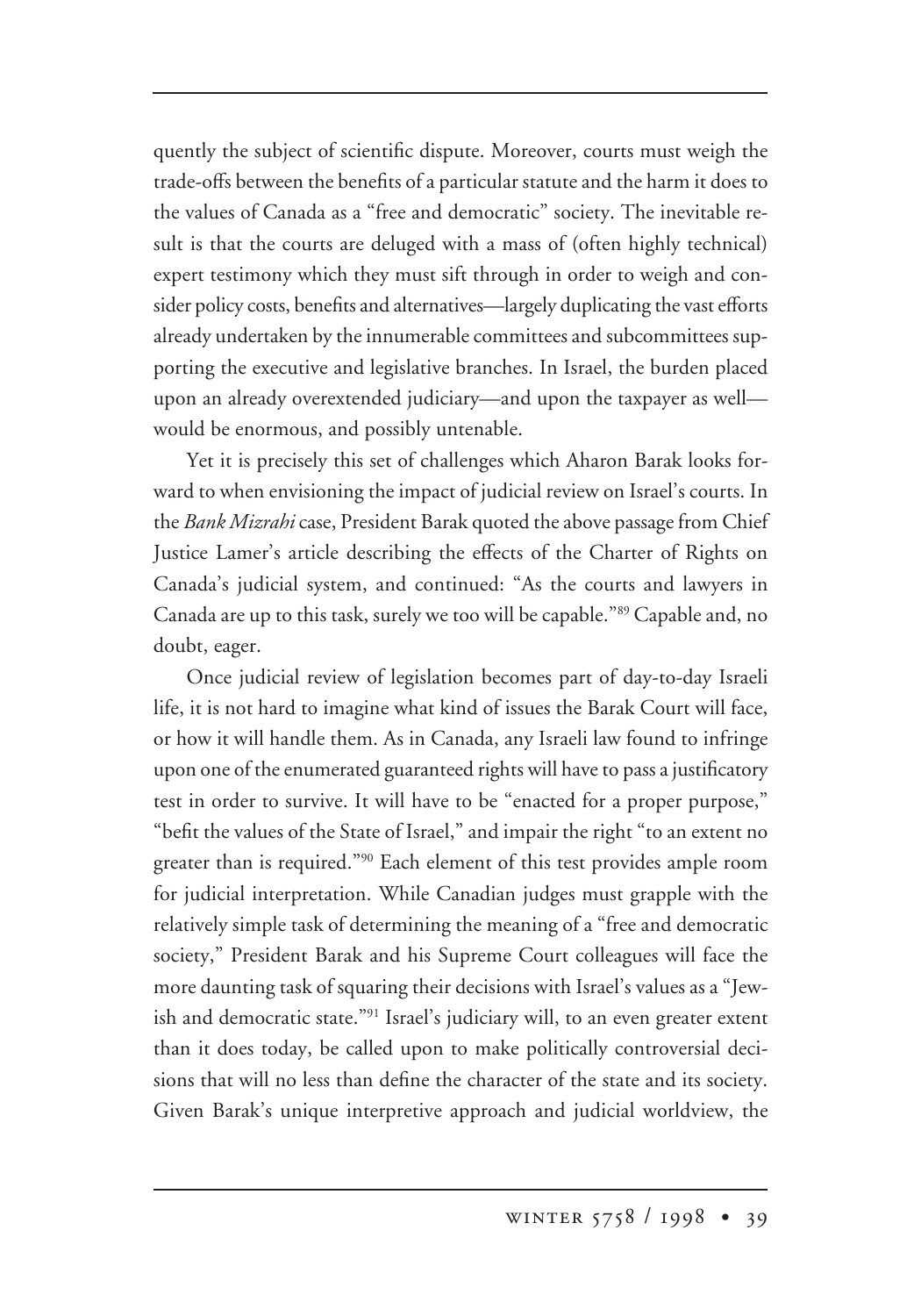decisions emerging from his court are likely to neutralize the "Jewish" side of the equation, while causing ever-greater alienation of those "unenlightened" segments of the population who hold such values dear.

The implications of Barak's philosophy have already begun to play themselves out. His doctrine that "the world is filled with law" has resulted, through its translation into the court's zealous guardianship of the "rule of law," in the whittling away of the doctrines of standing and justiciability. The consequence is that the Supreme Court's docket has been swelled with the most critical public issues being addressed today.

Other parts of Barak's legal worldview, such as the severe imbalance between the state's "Jewish" and "democratic" aspects, have yet to manifest themselves in their full enormity. While later Barak writings pay tribute to the word "Jewish" in the Basic Laws' purpose provision, it is evident from his colossal corpus of decisions and articles that "democratic" ideas dominate his thought. Even his modified approach to Jewish values is severely mitigated by his assertion that irreconcilable conflicts between "Jewish" and "democratic" values must be resolved by reference to the "enlightened community," which in turn refers us to "the aggregate of values which form the image of the modern Israeli"92—and not just any modern Israeli, but those with membership in that section of the public "whose values are universal," which is part of the "family of enlightened nations." Barak leaves little room for doubt about the identity of the "enlightened community" with the system of liberal democratic beliefs.

Aharon Barak's approach to the balancing of values can therefore be reduced to the following: Faced with a conflict of values, a judge must try to find a synthesis between democratic and Jewish systems (preferably through abstraction of the latter), and if this fails, democratic values prevail. The automatic result, of course, is that the more such cases are adjudicated by a Barak-inspired court, the less "Jewish" Israel is likely to become, and the harder it will be to distinguish it from venerated secular democracies such as Canada and the United States.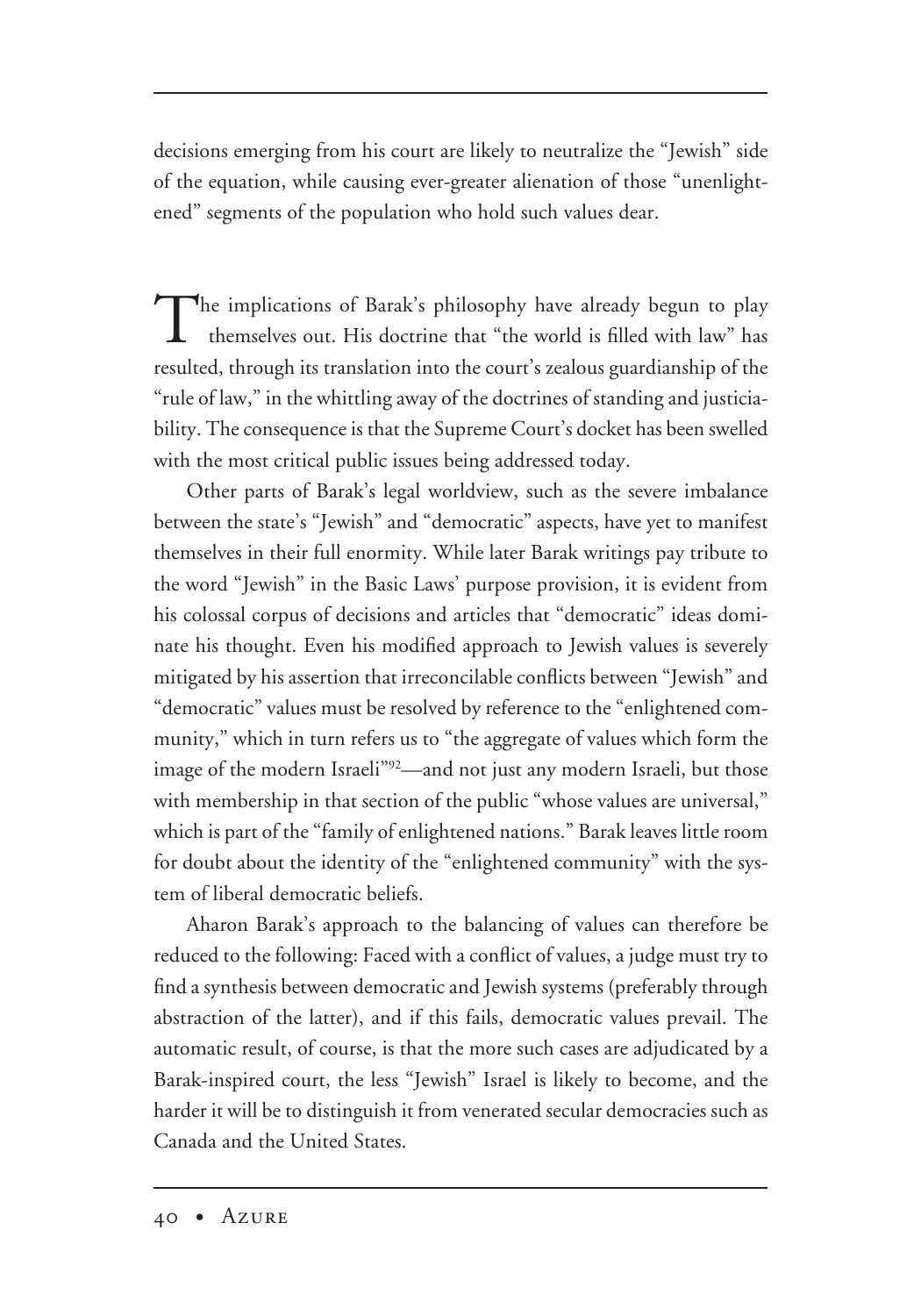Barak's coupling of judicial activism with the creative abstraction of Jewish values will ultimately be joined by a third element, the regular review of Knesset statutes. This power, which stands at the core of the "constitutional revolution," has become an integral part of Barak's judicial philosophy, if not yet of the Supreme Court's activities. But gaps between Barak's theory and the court's practice tend to be measured in time, and it is likely that Barak's court will come to match his writings—and sooner rather than later. Skeptics on this point would do well to realize that between Barak's 1977 realization that standing laws must be liberalized, and the series of rulings in the mid-1980s doing precisely that, stood less than a decade and then he was a junior justice, not the court's president.

Israel has long prided itself on having a "professional" judiciary spared from the complications wrought by politicization.<sup>93</sup> But recent developments have eroded this tradition, and make its utter dissolution seem inevitable. Rejoicing over the new Basic Laws, Aharon Barak waves his "nonconventional" weapon of judicial review which, together with a hefty conventional arsenal of wide-open standing and justiciability rules, threatens the Israeli public with an unprecedented centralization of power among a handful of like-minded judges. As President Barak himself has written, there is a zone where "the decision is made according to the personal worldview of the judge…" and "his outlook on society, law, judging and life is what directs his path."94 Israelis may have good cause for concern in discovering that this subjective zone—and with it the politicization of the court—is likely to grow apace, an inevitable result of the Barak approach.

*Hillel Neuer is a Graduate Fellow at The Shalem Center in Jerusalem.*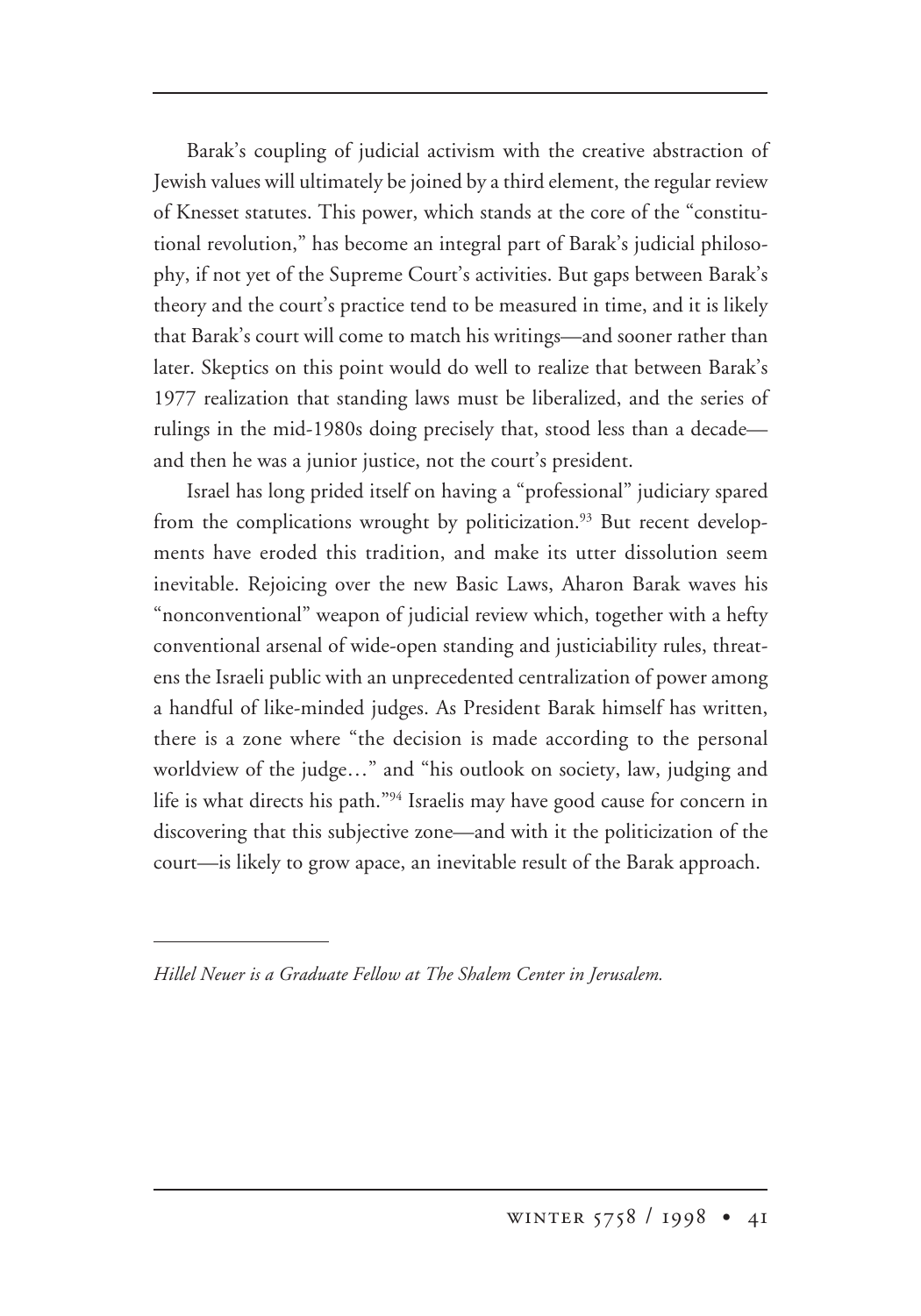## *Notes*

1. Though both Basic Law: Human Dignity and Liberty (*Sefer Hahukim*, p. 1391; amended in *Sefer Hahukim,* p. 1454) and Basic Law: Freedom of Occupation (*Sefer Hahukim,* p. 1454) are "substantively" entrenched—meaning their human rights guarantees are protected from any later Knesset statutes which violate the Basic Laws' substantive criteria—Basic Law: Human Dignity and Liberty is not formally entrenched, meaning it can be amended without the need for a special Knesset majority. See David Kretzmer, "The New Basic Laws on Human Rights: A Mini-Revolution in Israeli Constitutional Law?" *Israel Law Review* 26 (1992), p. 242. Whether the Basic Laws have inherent constitutional ("supra-legal") status depends on whether the Knesset has authority to sit as a Constituent Assembly. See Aharon Barak, "The Constitutional Revolution: Protected Human Rights," *Mishpat Umimshal* 1 (1992/3), p. 9. In the past, the Supreme Court refused to treat a Basic Law as inherently superior to other laws. See *Bergman v. Minister of Finance* (HCJ 98/69), in *Decisions of the Israel Supreme Court*, vol. 23, section 1, p. 693; *Bergman v. Minister of Finance* (HCJ 231/73), in *Decisions*, vol. 27, section 2, p. 785; *Kani'el v. Minister of Justice* (HCJ 198/72), in *Decisions*, vol. 27, section 1, p. 794; *Ressler v. Elections Commission* (HCJ 60/77), in *Decisions*, vol. 31, section 2, p. 556; *Mi'ari v. Knesset Speaker* (HCJ 761/86), in *Decisions*, vol. 42, section 4, p. 868; *Tnu'at L'or v. Knesset Speaker* (HCJ 142/89), in *Decisions*, vol. 44, section 3, p. 529. Recently, however, the Supreme Court concluded that Basic Laws do have "supralegal" status, with President Barak relying, in part, on his finding that the public considers the Knesset authorized to draft a constitution. See *United Mizrahi Bank v. Migdal Cooperative Village* (CA 6821/93, 1908/94, 3363/94), in *Decisions,* vol. 49, section 4, p. 221 (an English summary can be found in *Justice*, vol.10, Sept. 1996, p. 22).

2. See the landmark case of *Kol Ha'am v. Minister of the Interior* (HCJ 73/53), in *Decisions,* vol. 7, section 1, p. 871.

3. Aharon Barak, "Judicial Philosophy and Judicial Activism," in *Iyunei Mishpat* 17 (1992), p. 497; cf. *Ressler v. Minister of Defense* (HCJ 910/86), in *Decisions*, vol. 42, section 2, p. 477.

4. See, for example, *The Jerusalem Post*, August 18, 1995. See also chapter 35 of Yechi'el Gutman's book *The Attorney-General Versus the Government* (Jerusalem: Edanim Publishers, Yediot Aharonot edition, 1981). [Hebrew]

5. Attorney-General (and former Camp David negotiator) Elyakim Rubinstein, lecture at Hebrew University Law Faculty, May 7, 1997. For a detailed description of Barak's influential role throughout the negotiations see Gutman, *The Attorney-General*, pp. 335-342.

6. Barak, "Judicial Philosophy," p. 485.

7. Barak, "Judicial Philosophy," pp. 477 and 485.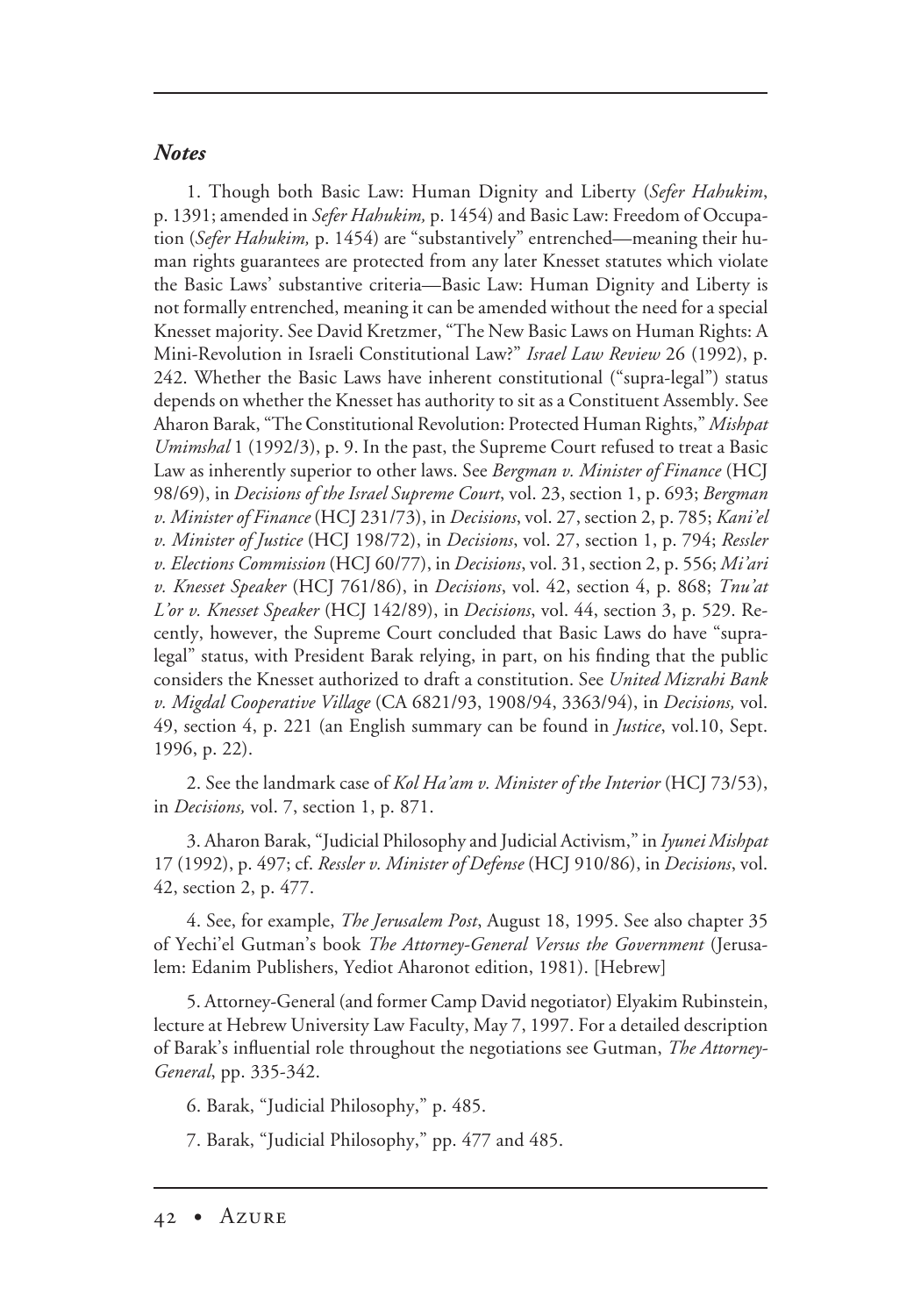8. Barak, "Judicial Philosophy,"p. 491.

9. See Barak, "Judicial Philosophy," p. 491; see also *Barzilai v. State of Israel* (HCJ 428/86), in *Decisions*, vol. 40, section 3, p. 505.

10. Barak, "Judicial Philosophy" p. 487; *Barzilai*, p. 505.

11. *Segal v. Minister of the Interior* (HCJ 217/80), in *Decisions*, vol. 34, section 4, p. 441.

12. Protocol of the Knesset Law Committee meeting, Oct. 22, 1996.

13. Barak, "Judicial Philosophy," p. 488.

14. The concepts are interrelated *inter alia* in that if, on a given issue, the court grants standing to no party, that issue becomes, de facto at least, non-justiciable. (By contrast, courts may find an issue justiciable, yet dismiss a particular petitioner for his lack of a sufficient interest in the case.)

15. *Ressler v. Minister of Defense* (HCJ 910/86), p. 441.

16. In addition to serving as Israel's highest appellate court, the Supreme Court also serves as a court of first and last instance for anyone with a grievance against the government. When sitting in this capacity, it is referred to as the High Court of Justice.

17. *Becker v. Minister of Defense* (HCJ 40/70), in *Decisions*, vol. 24, section 1, p. 238.

18. *Ressler v. Minister of Defense* (HCJ 448/81), in *Decisions*, vol. 36, section 1, p. 89.

19. The court found in part that the Defense Minister did in fact have authority to issue the deferrals, and that this discretion was not exercised unreasonably.

20. *Ressler* (HCJ 910/86), p. 474; see also Barak, "Judicial Philosophy," p. 485.

21. Barak, "Judicial Philosophy," pp. 477 and 485. Similar words were previously expressed in the 1986 *Ressler* decision, pp. 477-478.

22. Barak, "Judicial Philosophy," p. 486.

23. Barak, "Judicial Philosophy," p. 494.

24. Barak, "Judicial Philosophy," p. 495.

25. Aharon Barak, "On Powers and Values in Israel," *Hapraklit* 42:3 (March 1996), p. 447; Barak, "Judicial Philosophy," p. 496.

26. Barak, "Judicial Philosophy," p. 496; see also *Kach Party v. Knesset Speaker* (HCJ 73/85), in *Decisions*, vol. 39, section 3, p. 158.

27. Barak, "On Powers," p. 448.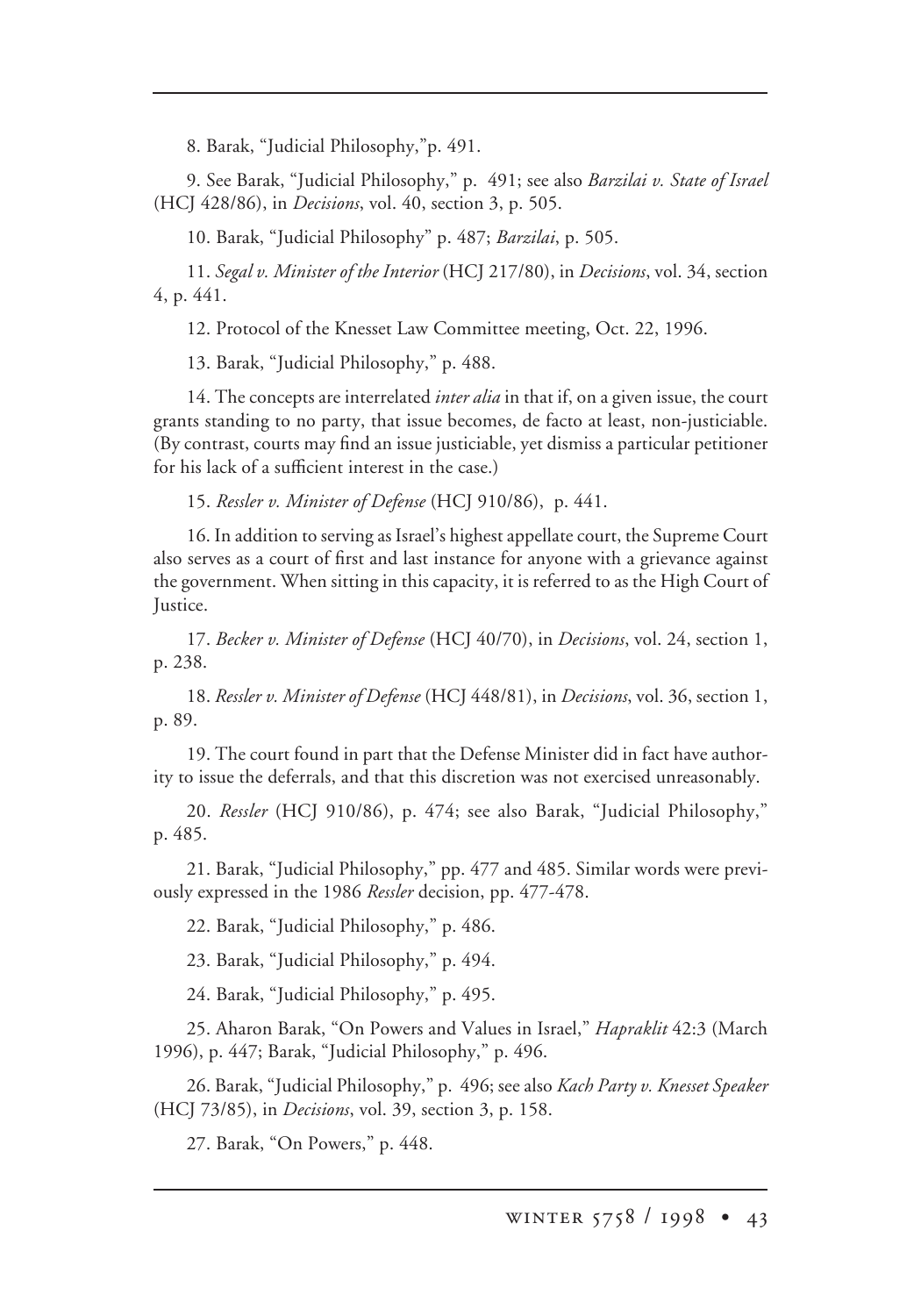28. In *MK Rechavam Ze'evi v. Knesset Speaker* (HCJ 6124/95), the former complained that not enough time had been given for Knesset members to examine the maps of the "Oslo II" Interim Agreement. Justice Barak held that the case did not call for the court's intervention in the Knesset Speaker's discretion. In *MK Hanan Porat v. Knesset Speaker* (HCJ 4064/95), an MK tried to force Oslo II to be debated in the Knesset plenum. Justice Barak remarked that unless the democratic fabric was being injured, the court would not intervene in internal Knesset affairs. In *Dor-On v. Prime Minister Rabin* (HCJ 2456/94), a petitioner wanted the court to declare the invalidity of the Israel-PLO Declaration of Principles, in part because the PLO was still a legally declared terrorist organization. Justice Barak held that the petition was completely of a political character and no legal cause of action was found. In *Katz v. Government of Israel* (HCJ 1403/91), where the father of an MIA sought a court order instructing the government to adopt measures toward locating his son, Justice Barak found that the nature and substance of the subject was one of great sensitivity, that the government must be allowed room to maneuver in issues of foreign policy and security.

29. Barak, "Judicial Philosophy," p. 491.

30. Barak, "Judicial Philosophy," p. 487. That courts enjoy public confidence is vital for Barak: "Courts have neither purse nor sword. They can operate only within an atmosphere of trust and confidence." See Barak, "Balancing Rights and Principles," in *Chartering Human Rights* (collection of papers from the 1992 Canada-Israel Law Conference), p. 22.

31. Barak, "Judicial Philosophy," p. 486.

32. *Sarid v. Knesset Speaker* (HCJ 652/81), in *Decisions*, vol. 36, section 2, p. 197; *Barzilai v. Government of Israel* (HCJ 428/86), in *Decisions*, vol. 40, section 3, p. 505; *Zherzhevsky v. Prime Minister* (HCJ 1635/90), in *Decisions*, vol. 45, section 1, p. 749.

33. *The Jerusalem Post,* December 28, 1992.

34. Cf. Isaiah 6:3.

35. In the hands of a different practitioner, such a maximalist view of law's domain could lead to the intrusion of law into the personal sphere, into the realm of decisions generally left to the individual. However, Barak's approach has generally been directed toward limiting government in favor of the individual, and not vice versa.

36. Ariel Rosen-Zvi, "Culture of Law," *Iyunei Mishpat* 17 (1992), p. 701 [Hebrew]. In this Israel may again be following the Canadian path: See Michael Mandel, *The Charter of Rights and the Legalization of Politics in Canada* (Toronto: Thompson, 1992).

37. See note 16 above.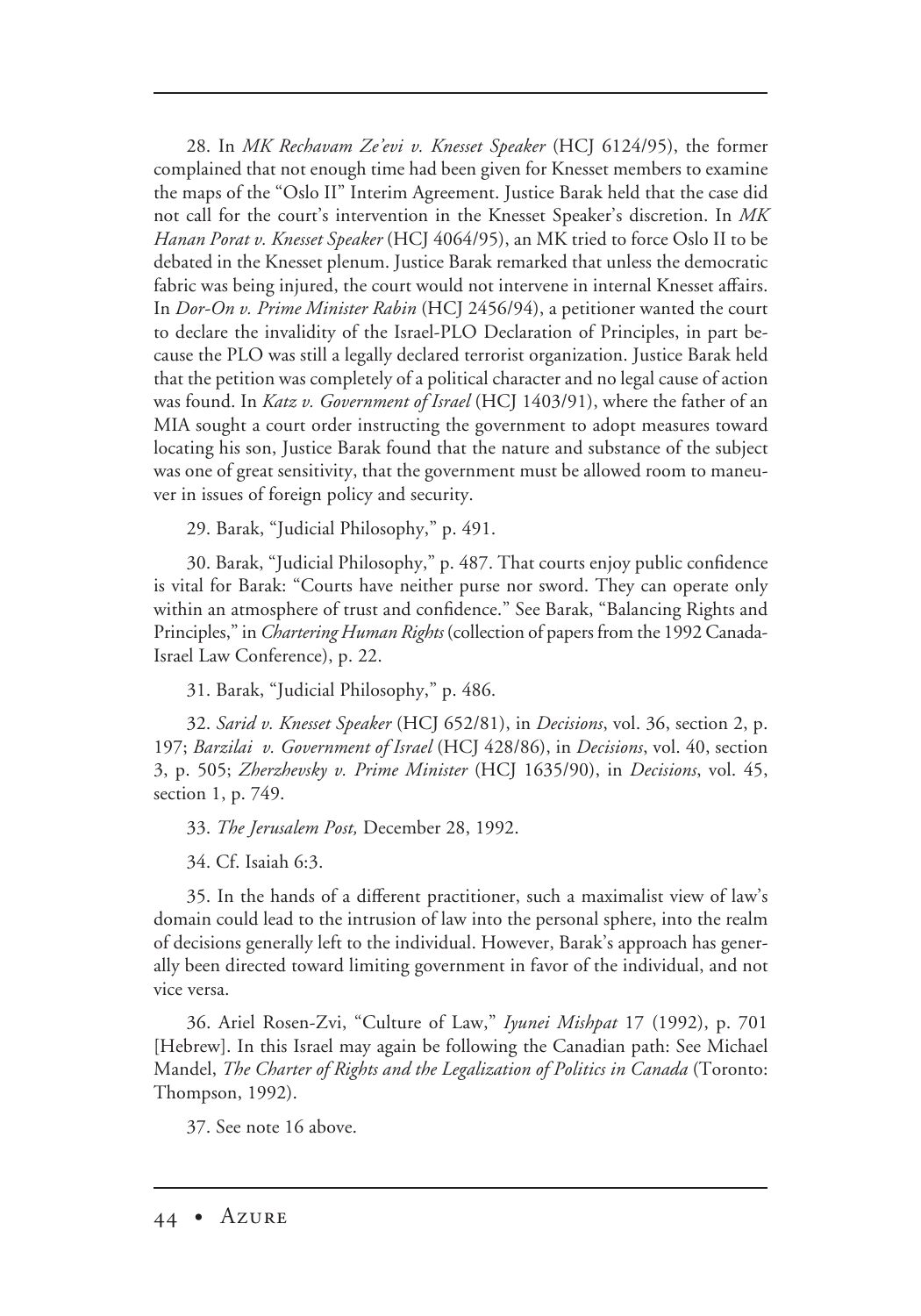38. Rosen-Zvi, "Culture of Law," p. 701.

39. See Yitzhak Zamir, "Court and Politics in Israel," *Public Law* (Winter 1991), p. 535.

40. *Eisenberg v. Minister of Housing* (HCJ 6163/92), in *Decisions*, vol. 47, section 2, p. 229.

41. *Suissa v. Attorney-General* (HCJ 7074/93), in *Decisions*, vol. 48, section 2, p. 749.

42. *Amitai v. Yitzhak Rabin* (HCJ 4267/93), in *Decisions*, vol. 47, section 5, p. 441.

43. Basic Law: Human Dignity and Liberty, section 1A. A parallel clause appears in Basic Law: Freedom of Occupation, section 4. For an analysis of the purpose clause see Aharon Barak, *Interpretation in the Law* (volume 3 of *Constitutional Interpretation*; Tel Aviv: Nevo Publishing, 1994), p. 347. See also Menachem Elon, "The Values of a Jewish and Democratic State in the Light of Israel's New Civil Rights Law," in *Chartering Human Rights*, p. 20. President Barak argues that the clause provides a central purpose (protection of the right) and a subsidiary purpose (entrenchment of values). With respect, it seems to me that one purpose need not be considered inferior to the other: Protection of the right could be regarded as the *immediate* purpose, and entrenchment of values the *long-term* purpose (which is accomplished through the means of protecting the right).

44. *Kol Ha'am v. Minister of the Interior* (HCJ 73/53), in *Decisions,* vol. 7, section 1. Cf. Aharon Barak, "The Constitutional Revolution: Protected Human Rights," in *Mishpat Umimshal* 1 (1992-1993), p*.* 30.

45. Menachem Elon, "The Basic Laws: Their Enactment, Interpretation and Expectations," in *Mehkarei Mishpat* 12:2, p. 258.

46. See *Zherzhevsky*, p. 828.

47. See Aharon Barak, "Foundations of Law Act and *Moreshet Yisrael*," in *Shnaton Hamishpat Ha'ivri* 13 (5747 [1987]), p. 279. See also *Hendels v. Bank Kupat Am* (Rehearing of Civil Appeal 13/80), *Decisions*, vol. 35, section 2, p. 797.

48. See Menachem Elon, "Constitutional Values of the State of Israel as a Jewish and Democratic State in Light of Basic Law: Human Dignity and Liberty," in *Iyunei Mishpat* 17 (5753 [1993]), pp. 667-668. Cf. also Elon, "The Values," pp. 26-27; and Elon*,* "The Basic Laws," pp. 254, 258.

49. Barak, "The Constitutional Revolution," p*.* 30.

50. The lecture was subsequently published as an article. See Barak, "The Constitutional Revolution," p. 30.

51. Barak, "The Constitutional Revolution," p. 30.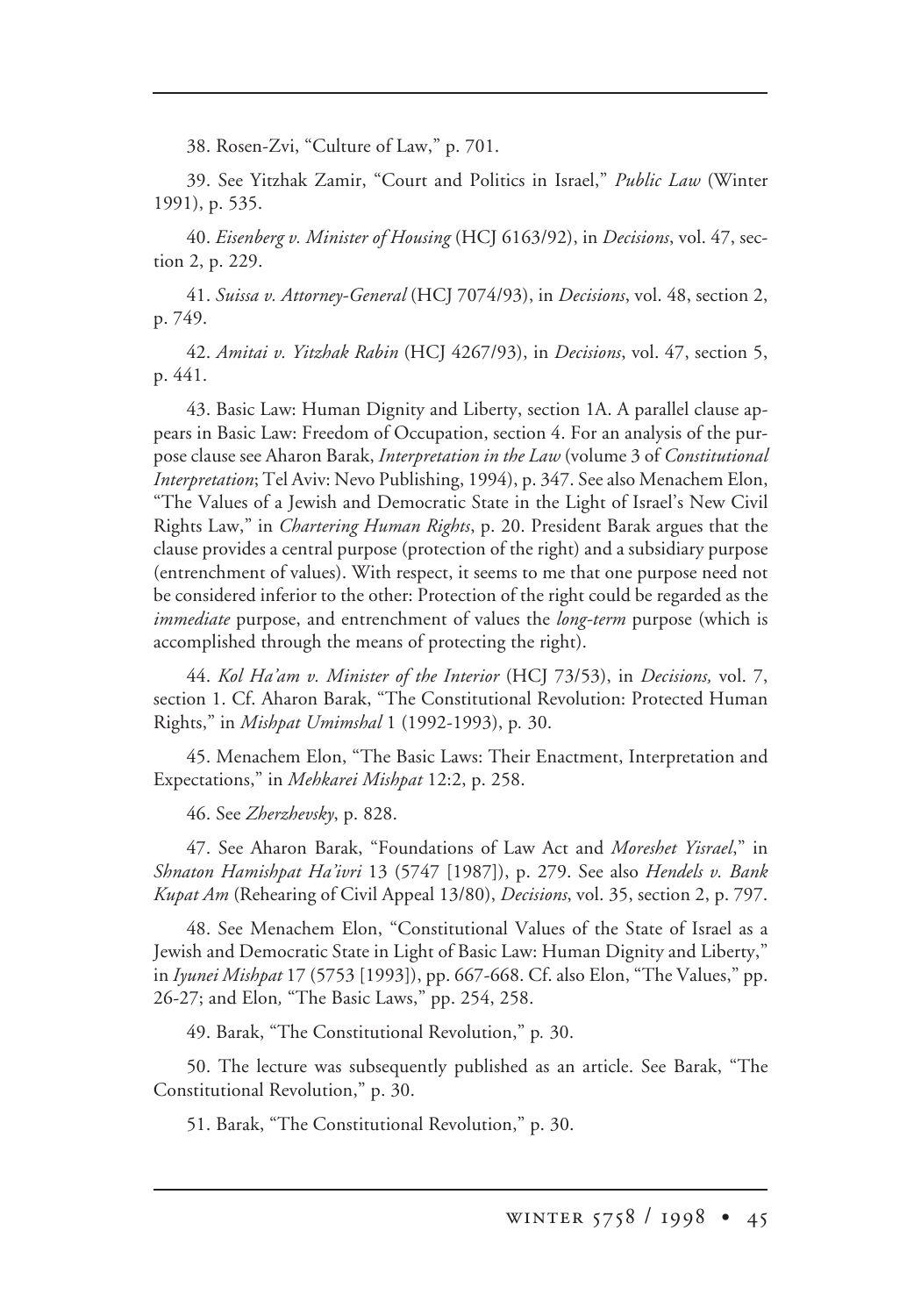52. Elon, "Constitutional Values," p. 686.

53. Cf. Elon, "The Values," p. 20. See also Elon, "Constitutional Values," p. 686.

54. Elon, "The Values," p. 29. Emphasis in original.

55. Barak, *Interpretation in Law*, p. 331.

56. Barak, *Interpretation in Law,* p. 330.

57. Barak, *Interpretation in Law,* p. 331.

58. Barak, *Interpretation in Law,* p. 334.

59. Barak, *Interpretation in Law,* p. 339.

60. Barak, *Interpretation in Law,* p. 330.

61. Barak, *Interpretation in Law,* p. 330.

62. See Aharon Barak, *Judicial Discretion*, trans. Yadin Kaufmann (New Haven: Yale University Press, 1989), pp. 36-41; Barak, "Human Dignity," p.286; Barak, *Interpretation in Law*, p. 231 and p. 345; Aharon Barak, "Basic Law: Freedom of Occupation," *Mishpat Umimshal* 2 (1994), p. 208. The phrase in Hebrew, *hatzibur hana'or*, has been translated by some as the "enlightened public." My choice of "enlightened community" matches the translation used in the Englishlanguage list of publications on the curriculum vitae of President Barak.

63. Barak, "Basic Law: Freedom of Occupation," p. 208.

64. Barak, *Interpretation in Law*, p. 231.

65. Barak, *Interpretation in Law,* p. 232.

66. Barak, *Interpretation in Law,* p. 232.

67. Barak, *Interpretation in Law,* p. 234.

68. Barak, *Interpretation in Law,* p. 234.

69. Barak, *Interpretation in Law,* p. 235.

70. Barak, *Interpretation in Law,* p. 235. This last phrase is adopted by President Barak from the words of Justice Vitkon in *Riesenfeld v. Yakovson* (CA 337/ 62), in *Decisions*, vol. 17, section 2, p. 1026.

71. Barak, *Interpretation in Law*, p. 235. Cf. *Suissa v. Attorney General*, p. 781, where President Barak insists it is only a metaphor.

72. Aharon Barak, "Human Dignity as a Constitutional Right," *Hapraklit* 41 (1994), p. 287.

73. Dan Avnon, "The Enlightened Community: Jewish and Democratic or Liberal and Democratic?" *Mishpat Umimshal* 3 (1995), p. 419.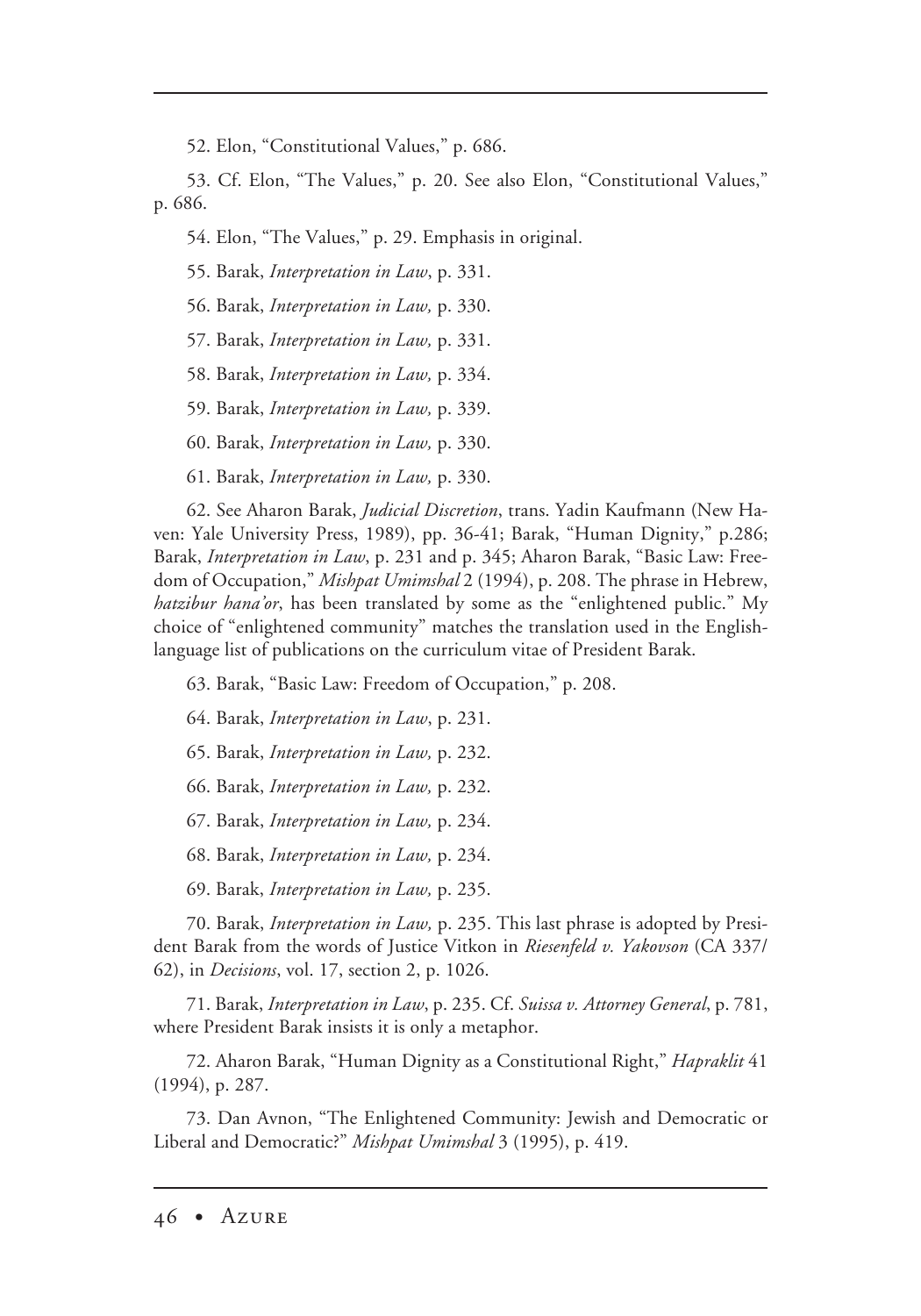74. Although President Barak is quick to cite precedents for his employment of the "enlightened community," a close reading of precisely those cases reveals the Barak approach to be a visible departure from the way courts once used this concept. In the 1968 *Shalit v. Minister of the Interior* ruling (HCJ 58/68; in *Decisions*, vol. 23, section 2, p. 477), a majority of the court held that the child of a Jewish Israeli father and a non-Jewish mother could be registered as a "Jew" under the Population Registry Law. Justice Moshe Landau, in a dissenting opinion, argued that the state's lawbook offered no explicit answers. "Without any statutory indication," asked Landau, "where else can a judge find guidance when matters involving beliefs and opinions come before him?" *Shalit*, p. 520.

Landau's answer referred to the ruling in the *Zim v. Maziar* case (CA 461/62; in *Decisions*, vol. 17, section 2, p. 1335), which suggested that in such situations, the court must never "adjudicate according to the personal outlook of the judge," but instead "faithfully interpret the views of the enlightened public amongst which he lives." Justice Landau went on to argue that social consensus was a *sine qua non* for making use of this test: "Since we have not yet come to a consensus of opinion, not even among a decisive majority of our community, on these fundamental questions, [the judge] can only bring forth dissonances, and the depressing result is that the court, as it were, abandons its proper place above the disputes which divide the public, and the judges themselves descend into the arena." Landau's conclusion was that the court "must resist with all the force at our disposal being dragged along this path." The judge must not try to resolve controversial cases through recourse to the enlightened community, because in such cases the enlightened community is itself divided. In Barak's outlook, however, the "enlightened community" is by definition never divided, even on a publicly controversial issue; a judge need only divine what its views are. To Barak, the enlightened community is precisely that vehicle through which the court must resolve such arguments.

75. An exception was section 4 of Basic Law: The Knesset. See note 81 below.

76. *Tnu'at L'or v. Knesset Speaker* (HCJ 142/89), in *Decisions*, vol. 44, section 3, p. 529.

77. Cf., for example, former Supreme Court President Moshe Landau, "Giving Israel a Constitution through the Supreme Court's Decisions," *Mishpat Umimshal* 3:2 (July 1996), for a forceful statement of the position that the Basic Laws did not give the court such authority.

78. Barak, "The Constitutional Revolution," p. 34.

79. *United Mizrahi Bank v. Migdal Cooperative Village* (CA 6821/93, 1908/ 94, 3363/94).

80. *United Mizrahi Bank*, p. 352.

81. In the past there existed only a few isolated instances where the Israeli Supreme Court exercised authority to invalidate statutes, and then only by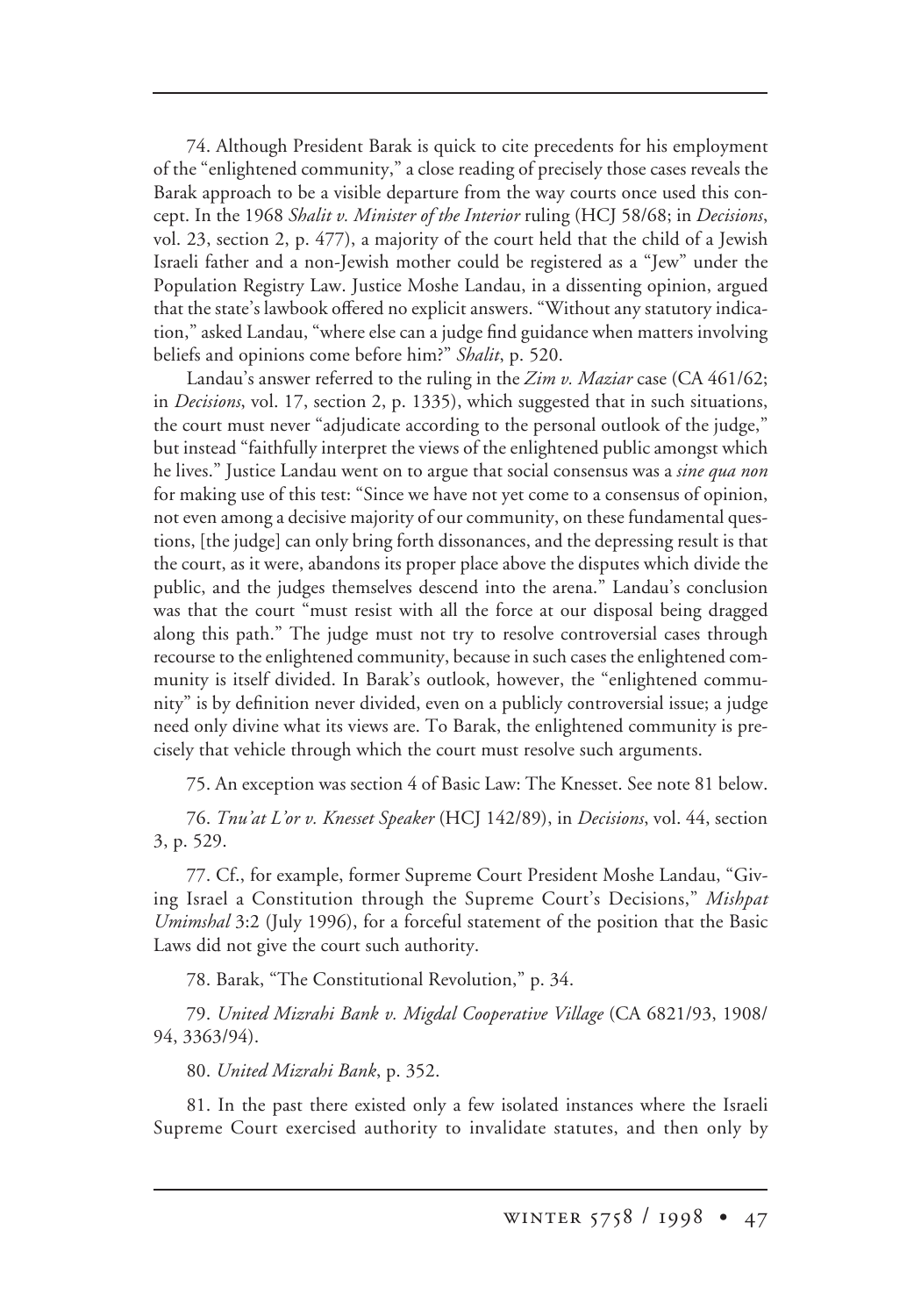invoking strictly formalistic grounds, i.e., lack of a required Knesset majority. The first time this occurred was in *Bergman v. Minister of Finance* (HCJ 98/69; in *Decisions*, vol. 23, section 1, p. 693), where a party-financing bill (which favored established parties) was challenged as a violation of the "equal elections" clause in section 4 of Basic Law: The Knesset, with that clause only allowing derogations if they were passed by a majority of Knesset members. Justice Landau found that the statute indeed violated the equality guarantee and, as it was passed without the required majority, was therefore not to be given effect. Highlighting the attorneygeneral's choice not to contest the court's power to declare a statute invalid, Justice Landau stressed that his decision could not not be taken as establishing any constitutional precedent.

82. Canadian Charter of Rights and Freedoms, Part I of the Constitution Act, 1982, being Schedule B to the Canada Act 1982 (U.K.), 1982, c. 11. An important distinction exists, however, between the manner in which the two countries adopted their respective constitutional rights. Canada's adoption of the Charter was preceded by lengthy national debate, politically approved by nine out of ten provinces, and finally received with great fanfare. In contrast, Israel's two new Basic Laws were passed with most members of Knesset not even in attendance, by undistinguished votes of 32-21 and 23-0.

83. Concerning the method of balancing rights with justifiable state objectives, compare Section 8 of the Basic Law: Human Dignity and Liberty with Section 1 of the Canadian Charter. Concerning the power of the legislature to enact a law which overrides a guaranteed right, by inserting an explicit clause such that the law applies notwithstanding the guaranteed right, compare Section 8 of the Basic Law: Freedom of Occupation with Section 33 of the Canadian Charter. For a survey of Israeli reliance on the Canadian experience, and on the similarities in legal culture and history between Canada and Israel, see Hillel Neuer, "Why Israeli Judges Read Canadian Cases," *Canadian Lawyer Magazine*, May 1995. See also Barak, "Balancing Rights and Principles."

84. In Barak's 1994 textbook *Constitutional Interpretation* (see note 43 above) the chapters dealing with the new Basic Laws—the most systematic, detailed, and authoritative academic analysis of the subject—cite and discuss so many different Canadian decisions, extensively and often exclusively, that the author virtually imports the whole of Canadian Charter law into Israel.

85. Canadian Charter, Section 1.

86. Theoretically, by resorting to the Section 33 "notwithstanding clause," both the provincial and federal legislatures have the ultimate power to override a number of the basic rights guaranteed in the Canadian Charter. Yet such resort is generally considered illegitimate, and rarely used. The exception to this attitude is found in the French-speaking province of Quebec, the only province not to assent to the 1982 constitutional package which included the Charter. Quebec has resorted to the Section 33 override to safeguard French-only language laws from the